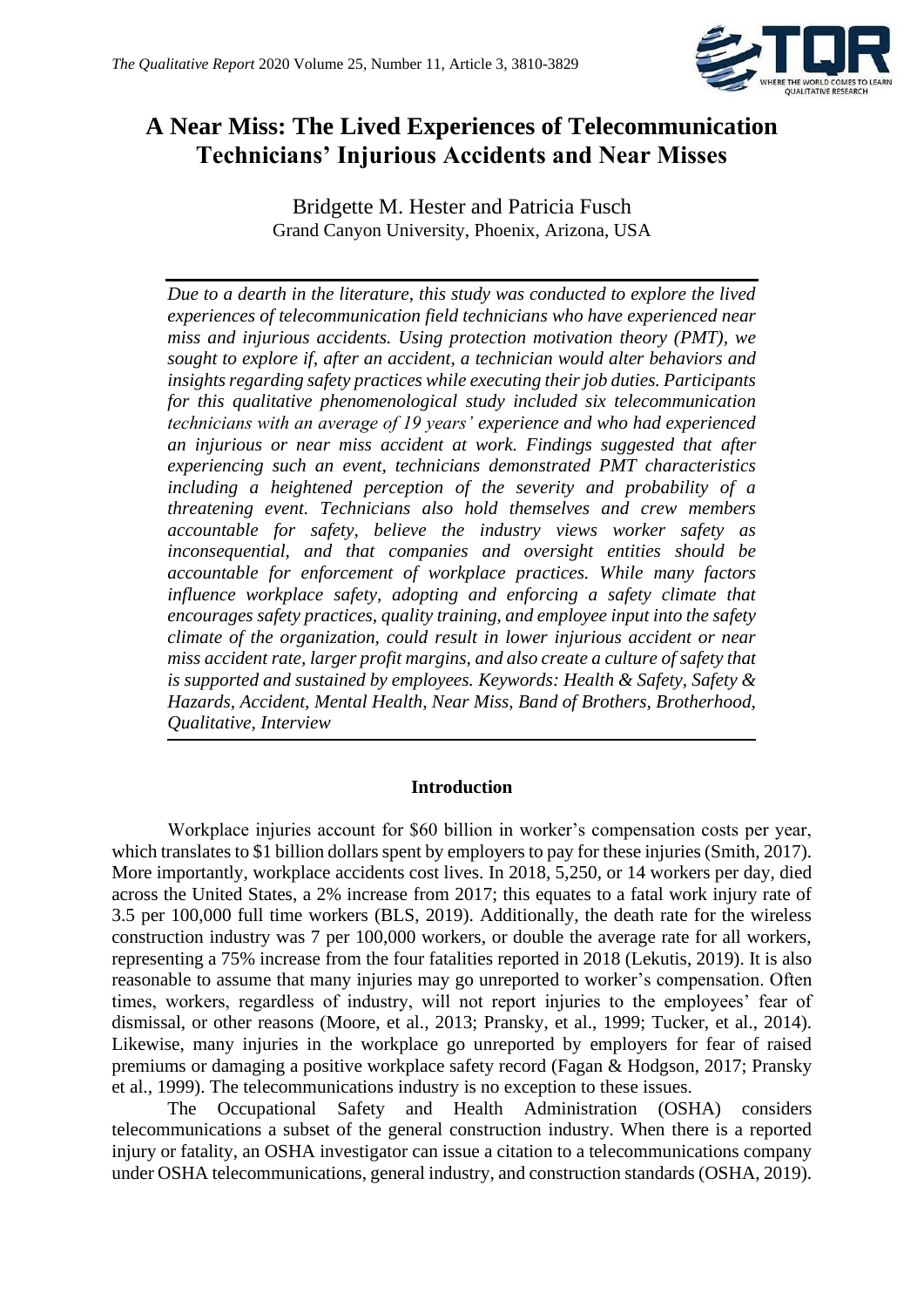The Bureau of Labor Statistics (BLS) uses the North American Industrial Classification System (NAICS) to code a company. Within that company, employers code employees with the Standard of Occupational Classification (SOC) code based upon the duties they perform. This may result in incomplete information, as not all employers may accurately code workers for the duties which they perform. Commonly used SOC codes for technicians are 492021, 492022, which are labeled *construction* within those SOC categories (Stephens, S., personal communication, January 25, 2019). Furthermore, there are other SOC codes not within construction that may apply to technicians, but it is difficult to determine if the workers coded in those SOC categories actually climb tower structures, and as such, obtaining a completely accurate injury rate is arguably difficult.

There is a plethora of literature worldwide regarding risk assessment, safety behaviors, falls, injuries, and deaths within high-risk occupations and the construction industry, (e.g., Abdelhamid & Everett, 2000; Banik, 2010; Caponecchia & Sheils, 2011; Chi, et al., 2005; Ghani, et al., 2008; Al-Bayati, & York, 2018; Ringen, et al., 2018; Schwatka & Rosecrance, 2016), but a void of research related to telecommunication field workers. A qualitative study is the most appropriate fit to understand the experiences of telecommunication technicians that have experienced injurious or near miss accidents in the field. By understanding the experiences of these workers following an accident, management and industry stakeholders may better understand how to manage crews following an injurious accident or near miss and how to best approach creating a productive and effective safety culture specific for these highrisk workers.

## **Theoretical Framework**

Within the context of this study, protection motivation theory (PMT) is the theoretical lens through which the worldview of the participants is viewed. Introduced by Ronald Rogers, PMT is a model for an individual's reaction to fear appeals, a strategy to motivate people to take a particular action by arousing one's fear (Maddux & Rogers, 1983). Stated most plainly, if an individual faced with a potentially, and likely harmful situation, and there is a reasonable protection strategy to avert the situation, such as a change in one's attitude or behavior (Maddux & Rogers, 1983; Rogers, 1975), PMT suggests individuals will engage in one or more available protection strategies. For example, after experiencing an injurious accident or near miss accident on a worksite, it is possible that a worker may view continued work in the field as noxious, viewing another serious accident or near miss accident as possible. With the availability of a coping response used to divert such an event, such as safety equipment, it is reasonable to assume that a technician's PM would engage, thereby possibly dictating a change in that technician's safety practices or insights regarding job safety while executing their job duties.

#### **Rationale for Evaluating an Injurious or Near Miss Accident**

The aim of this study was to explore the lived experiences of telecommunications technicians that have experienced an injurious accident or near misses while on a telecommunications worksite. While an injurious accident is a straightforward concept—an accident that results in an injury—the definition of a near miss accident requires an operational definition in terms of this study. For purposes of this study, a near-miss is an accident on the worksite in which the worker may have suffered a minor injury but eluded a catastrophic or life-threatening injury or possible death. The inclusion of a near miss accident is important because, it is reasonable to assume that a worker may evaluate the experience of a near miss accident as having the potential to have had a much more serious outcome. If the worker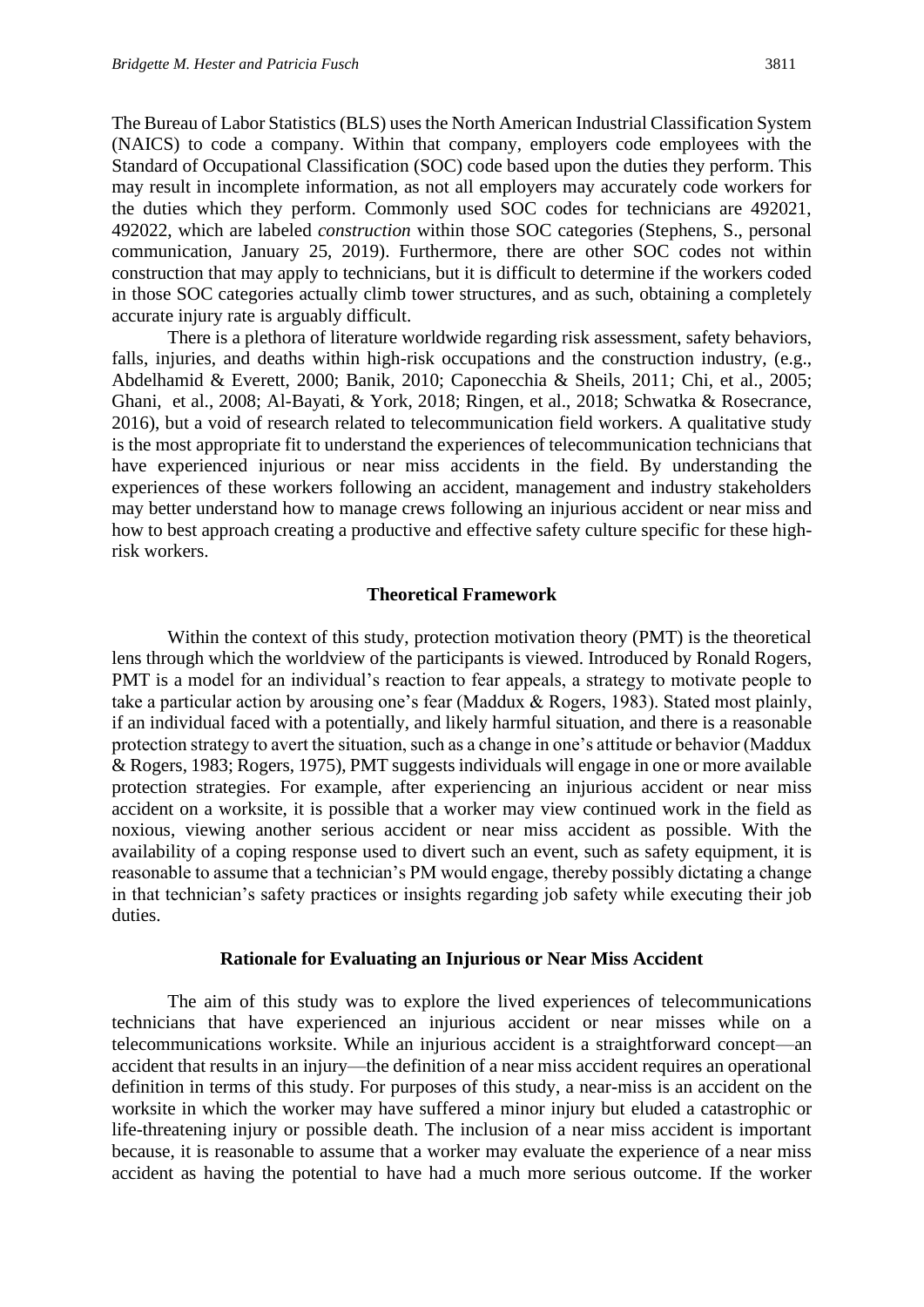reflects upon a near miss, and understands that it could have ended with a serious injury or death, it is more likely to expect that they would engage in a reasonable protection strategy to avert a similar situation in the future. Given the dangerous conditions under which telecommunication technicians work, accidents that result in minor injuries (i.e., broken appendages, bruises, bee stings, injuries from wildlife, etc.) would not qualify as a near miss accident for this study unless circumstances dictated some possible fatal or catastrophic outcome.

#### **Literature Review**

Telecommunications are the collection of networks, applications, technologies, and equipment that allow people to remain connected across distance (National Research Council, 2006; OSHA, 2018). Telecommunication technicians, as they relate to these networks and structures, are a specialized set of construction workers that erect, dismantle, and maintain cellular and wireless communications infrastructure (Bureau of Labor Statistics, 2018b).

The telecommunication technician's employment is transient in nature. Technicians face hazardous workplace conditions, including, but not limited to, exposure to extreme temperatures, animal and environmental hazards, pressurized deadlines from carriers, and extensive overtime requirements (Mroszczyk, 2015). Other hazards include extended work hours, extended periods of driving time from worksite to worksite, poor training, a lack or improper use of personal protection equipment (PPE) from employers (Mroszczyk, 2015), or freeclimbing, the absence of PPE altogether. While many hazards may remain out of the control of the worker or management, others are not. For example, it is a reasonable conclusion that one might expect workers to be more likely to sustain injuries the longer one has worked in the industry, and longer periods that workers remain on worksites (Mroszczyk, 2015). Researchers have validated this conclusion both qualitatively and quantitatively (Dong, 2002; Goldenhar, et al., 2003) by reporting longer working hours over an exacerbated period may increase the risk of injury.

Another element that may influence accidents and injuries is the use of subcontractors. According to Ofori and Debrah (1998), subcontracted workers are at greater risk for injury or accidents because payments and or future returns hinge upon completing the work in the shortest possible timeframe possible. This in turn makes it more likely that contractors or subcontractors will encourage or increase pressure on workers to take short cuts or perform in an unsafe manner, in order to complete the task (Dedobbleer, et al., 1990; Smallwood & Ehrlich, 1999). Additionally, research bears out that smaller companies consider safety a lesser priority and struggle to implement adequate safety programs that will satisfy both general contractors and safety oversight entities such as OSHA (Wilson & Koehn, 2000). The use of subcontracting is a concern in the construction industry regarding accidents and injuries of workers, of which telecommunications is a subset (Blank, Anderson, Linden, & Nilsson, 1995; Collinson, 1999; Lamare, et al., 2015; Muzaffar, et al., 2013; Nenonen, 2011; Quinlan & Bohle, 2008; Rousseau & Libuser, 1997; Saleh & Cummings, 2011). One may reasonably argue this could contribute to a disregard for individual safety measures and the safety culture of the industry as a whole, thereby placing workers at increased risk for injury or death, while other researchers indicated that subcontracting may increase the likelihood of injuries and fatalities being shared throughout the layers of contractors (Johnstone, et al., 2000; Liao & Chiang, 2015). Furthermore, as seen in the literature of construction subcontracting, we believe it is reasonable to assume that such a model could potentially impact other elements of a worksite such as the hierarchy of multi-employer worksites (Wagenaar et al., 2012), safety management by companies (Jacobsson, 2011; Nenonen & Vasara, 2013), and the safety climate of companies and worksites (Bahn, 2013; Lingard, et al., 2010; Wadick, 2010).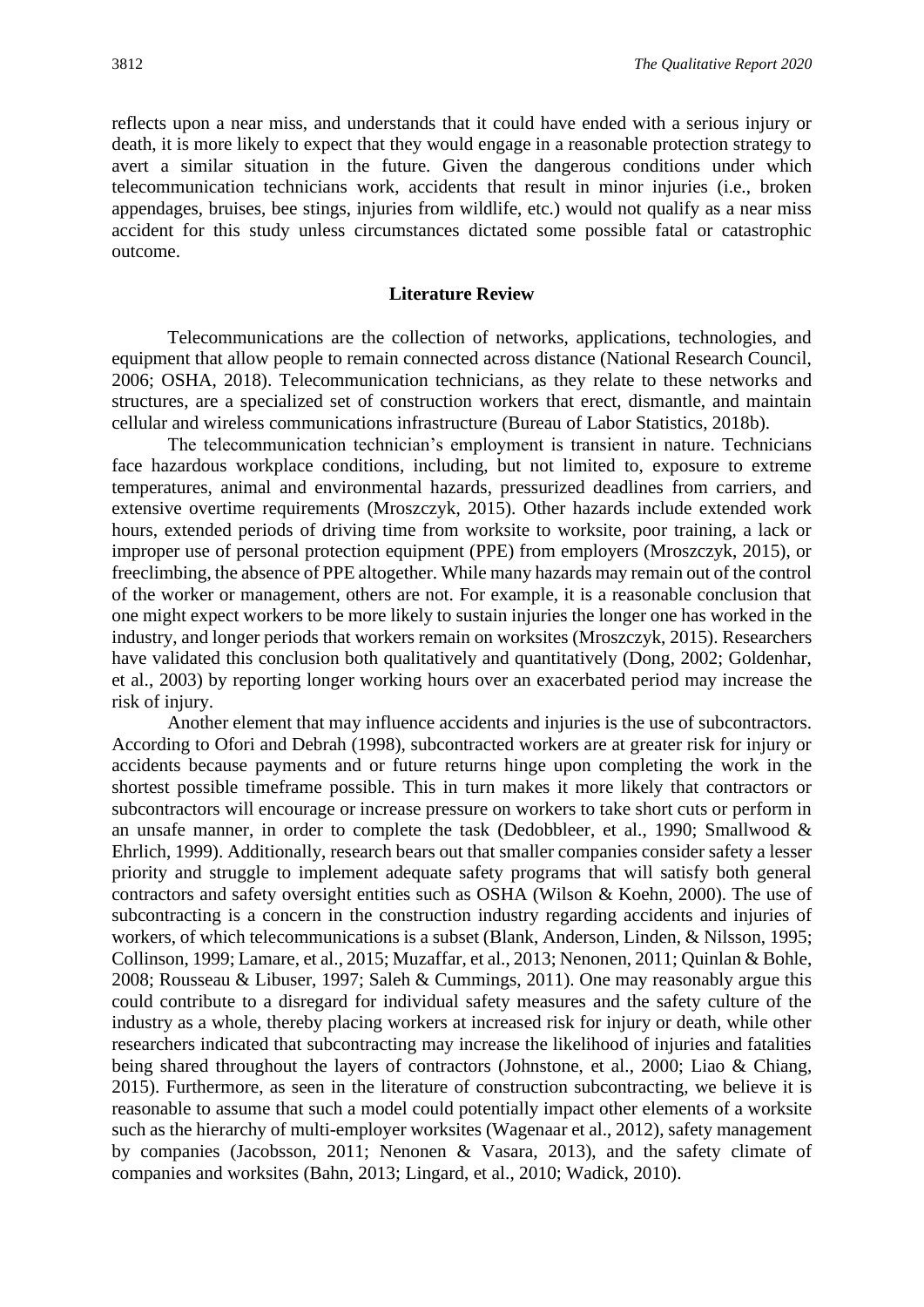Lastly, two other factors are also important workplace safety considerations: company safety culture, and the mental health of workers. Definitions of safety climate vary within the literature. Cooper (2000) defined safety climate as the policies of a company that shape employees' attitudes and actions toward the company's safety and health guidelines. Determining employees' perceptions of a company's safety culture can be of salient value, as it is the potential yardstick to determine if that company's safety climate is considered *good*  (Carver, 2014). Conversely, Cox and Cox (1991) posited that the safety climate is the reflection of the collective attitude of an organization's employees towards safety and health initiatives. While safety, training, and business models are important to the workplace, mental health status of employees also play a role in safety. Some of those elements are extended periods of unemployment, travel, drugs, alcohol, dangerous and physical demands of one's occupation, and the relationships of workers with other workers as well as their relationships with their families (Carter, et al., 2012); all of which are pertinent aspects of field work in telecommunications. Telecommunication technicians often spend an inordinate amount of time with one another. Not only do they travel together, and work together, they often live with one another while working on the road, often sharing hotel rooms or small living quarters with up to six people. If crew relationships are unharmonious, it is possible that the stress and distractions of strained crew relationships could lead to mental distraction, an increase in occupational injury, and possible near miss accidents (Iverson & Erwin, 1997; Morgeson & DeRue, 2006). We hope that findings may address this point, as it is unknown how or if workers perceive relationships among crew members as a possible contributing factor to injuries or near misses.

#### **Methodology**

#### **Research Method and Design**

This study was approved by the Grand Canyon University IRB to explore the lived experiences of telecommunication technicians who have had an injurious accident or near miss accident on a telecommunications worksite. However, a qualitative methodology was best suited for this study, as we were interested in how participants expressed their own perspectives and world view of their experiences of the shared phenomenon. Giorgi (2009) posited that a phenomenological design considers the personal, cultural, and environmental influences of a lived experience (Giorgi, 2009). We used the approach by Giorgi to specifically explore such an environmental influence, namely the workplace environment.

#### **Study Participants & Demographics**

We utilized a purposeful sampling strategy by recruiting telecommunications that experienced an injurious or near-miss accident while in the field. Technicians were eligible for inclusion in the study if they were currently or previously employed as an industry certified telecommunications technician, were aged 18 or older, and had received no resource or monetary assistance from Hubble Foundation<sup>1</sup>, the nonprofit which is managed by the lead author in this study. The authors were able to recruit 6 participants for this study.

Five participants were male, and one was female. The education levels of participants ranged from no high school to college graduate. One (1) participant did not finish high school, two (2) participants were high school graduates, two (2) had obtained bachelor's degrees, and

<sup>&</sup>lt;sup>1</sup> Hubble Foundation is a nonprofit that provides services and monetary assistance to families of deceased or injured telecommunication climbers.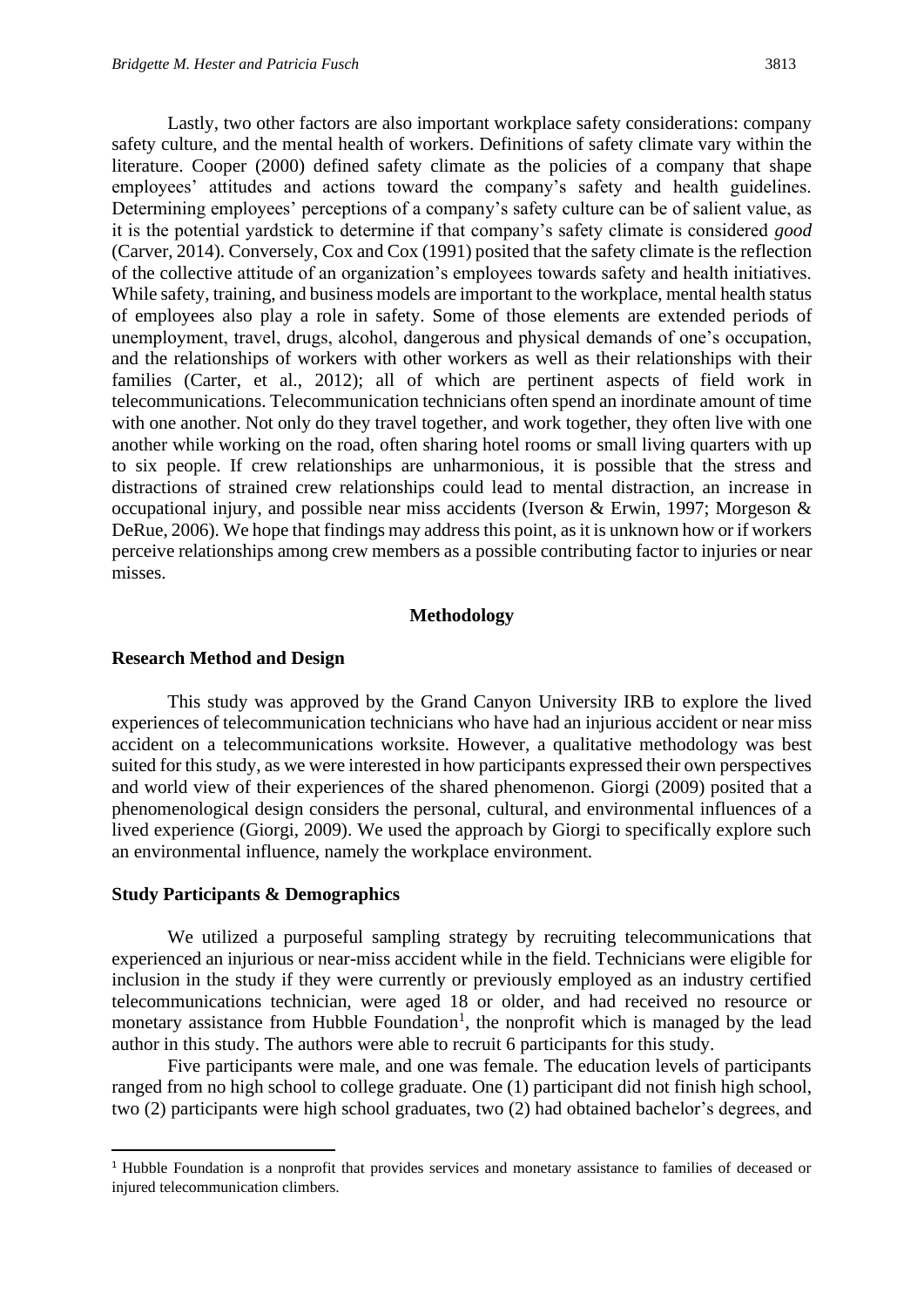one (1) had completed trade school as a welder. The average experience as a telecommunications technician was 19 years, and the average age of participants was 47 years. All participants held active technician certifications save one, who reported never having been required by the industry to obtain such a certification in the late 1960s. Additionally, all participants hold additional training certificates pertinent and specific to the telecommunications industry. Three participants had sustained an injury from their workplace incident that resulted in the experience of pain and or medical treatment. All six of the participants reported having had more than one near miss incident in their careers, knowing another technician that had also experienced a near miss or injurious accident, and knowing either directly or indirectly, another technician that had died in a workplace accident.

## **Data Collection**

Data collection for this study included individual, semi-structured, in-depth interviews, and notes recorded by the author during those interviews. All interviews were audio and visually recorded using the Zoom platform. The authors utilized a social media and email recruitment process directly to the technicians, technician training centers, and through industry published media outlets. Once technicians agreed to participate, they were sent consent forms, procedures, and participant rights information. All participants signed informed consent and returned the consent forms via email. All participants were interviewed via the Zoom platform due to the traveling work requirements of the participants. All names and identifiers were removed from the interview transcripts and replaced with identifiers P1-P6. The authors also made one page of handwritten notes per participant in which participants' moods, non-verbal gestures, or tone of voice was of interest and at what question was being addressed during the interview when these occurred. All data is kept in an encrypted database and on a password protected external hard drive, with only the lead author having access to the data.

#### **Semi-Structured Interviews**

Data collection included the use of open-ended, semi-structured interviews. Interviews were audio and video recorded. Interviews addressed telecommunication technicians' experiences of an injurious and near miss accidents on a telecommunications worksite, and safety perceptions following these incidents. Interviews ranged from 56-120 minutes, and averaged 32 pages of raw data, and one handwritten page of notes per interview. Interview questions 3-13 were based upon the theoretical model of PMT and the literature review. The PMT model asserts that once faced with a harmful situation, one's protection motivation activates and causes a change in attitudes or behavior during the incident or should such a situation arise again. Topics of the literature review included workplace safety, subcontracting, safety culture, and worker mental health; these topics were the basis for questions 14-21. Additionally, question one was asked to understand the circumstances of the event experienced by the participant, and question two, an open-ended demographic question, was included to gain a baseline of educational experience prior to entering telecommunications industry.

Per the design, during interviews, minor changes to phrasing of the questions or additional probing questions were used to elicit more robust explanations and to acquire data saturation. When no new data emerged from the interviews, and when we were unable to elicit new information using additional probing questions, requests for examples, or variations of the original questions, it was determined that data saturation was achieved. Member checking was performed fluidly through the interview with clarifying questions and verbal confirmation of meaning, and again after transcription. All participants agreed that transcriptions were an accurate reflection of their interview.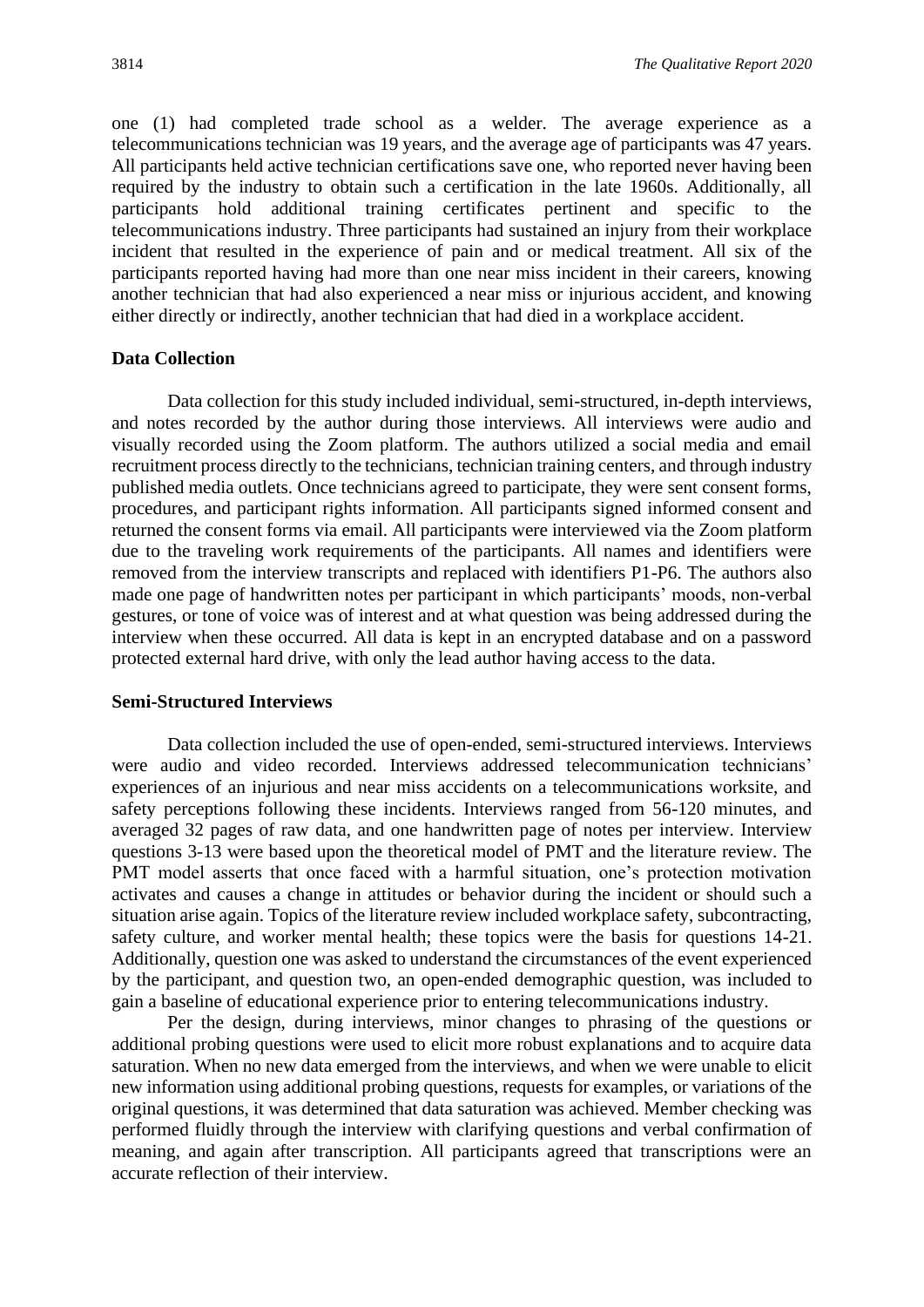## **Data Analysis**

After interviews were transcribed, the author sent the transcripts to the participants for member checking. All participants agreed that transcriptions were an accurate reflection of their interview. Giorgi's (2009) five-step process was used during data analysis. During the first step of analysis, each transcript was read as the researcher performed bracketing. This allowed the authors to identify and acknowledge, personal assumptions, thus allowing an understanding of the content from the participants' first-person view of the phenomenon (Sorsa et al., 2015).

The second step of analysis was to read each transcript in its entirety to attempt to understand the experience of the participant. Each transcript was printed and read and highlighted using a color-coded system for units to identify meaning, keywords, phrases, commonalities, quotations, and themes that reflected information pertinent to the research question and the theoretical basis of PMT. For example, codes that were interpreted to indicate self-protection on the worksite, changes in safety behavior after expiring an accident or near miss, or codes that indicated a technician's protection motivation were one color for codes related to the theoretical basis PMT, while codes that reflected the participants' experiences regarding companies' or the industry's responses to safety issues were coded another. Once transcripts were hand-coded, the interviews were uploaded into MAXQDA, and the handwritten notes were added to the corresponding transcripts and color coded within the software to match the hand-coded highlighting.

Third, during the second and third rounds of transcript coding sessions, the researchers delineated meaning units of information from the transcripts, marking places where shifts of meaning occurred within the transcripts, and rewriting them in third person. The coded units were also placed into categories and connected based upon how those categories addressed the research question and or the theoretical base. Themes, or a pattern of repetitive descriptions describing the participant's experience (Thomas & Pollio, 2002), also emerged during this step. The fourth step included taking the identified meaning units and into psychological expressions to try to assign possible psychological meanings to the units. Last, descriptive summations were constructed to allow the authors to see the meaning shared among the participants (Giorgi, 2009). During this analysis procedure, four distinct themes for the study emerged. These themes are presented in the next section, followed by a discussion of the results, limitations to the study, as well as recommendations for future research

## **Emergent Themes**

## **Theme 1: Safety first**

The first theme that emerged was that of technician safety as it related to experiencing an injurious accident or near miss accident on the jobsite. All participants acknowledged changing behavioral responses to safety issues on the jobsite after an injury or near miss accident in terms of three main domains: Personal protective equipment (PPE), personal and crew safety, and relationships among crew members.

**PPE.** Personal protection equipment (PPE) is a variety of equipment worn to minimize a worker's exposure to workplace hazards that may cause serious workplace injuries and illnesses such as "chemical, radiological, physical, electrical, mechanical, or other workplace hazards" (Personal protective equipment [PPE], 2019). Personal protective equipment is paramount to a worker at heights. Properly engaged, PPE can prevent a catastrophic accident or fatality. One hundred percent of participants in the current study made a point to inform the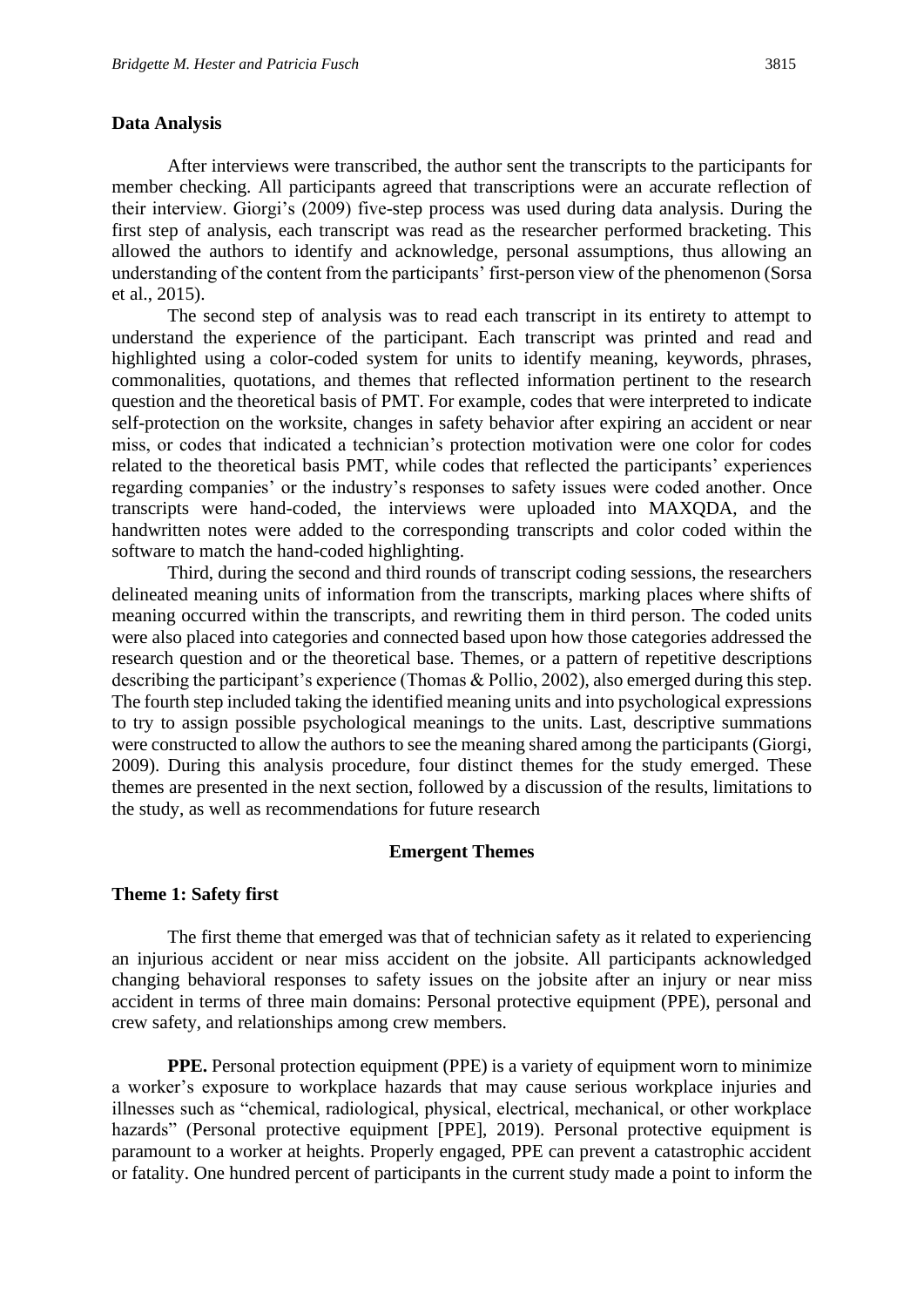investigator that safety was of the upmost importance on the worksite, and all reported taking consistent and belabored measures before execution of work to ensure that all crew members' equipment and was functional. After each injurious accident or near miss, all respondents characterized themselves as hypervigilant or overly cautious to ensure proper PPE was being used consistently and properly by crew members; all six participants noted respect and a personal responsibility towards coworkers, specifically as it related to checking their peers' PPE. Regarding the technicians' PPE, all six participants, whether PPE was used correctly, incorrectly, or not at all, at the time of the incident, acknowledged that PPE is not only a requirement, but important in keeping technicians safe from harm while on the job. Participant six's statement is an accurate representation of all participant responses, specifically after the occurrence of an accident of near miss:

We paid a little more attention to every little detail and every... everything that you could. Watch for this, watch for that. Hey, did you hook this up? You got that on there, before you undo that knot." We were more vocal with each other on our steps and processes. This, not as so much like, I guess you say…, But, you know, trying to be you know, help remind. Because it's just that one little slip of the mind is what gets everybody."

Five participants (83%) all admitted to feeling fear in the injury/near miss incident, having a healthy fear of the job they perform, and grateful for their PPE. Additionally, five participants clearly owned responsibility for their actions regarding the injury/near miss regarding use or misuse of the PPE available to them at the time of their reported incident.

**Personal and Crew Safety.** It is unreasonable for one to assume that all workers will always remain vigilant, without exception, while on a worksite. For example, free climbing is an event when a worker at heights freely scales a structure with no PPE. Five of the six participants admitted they had free climbed during their career. This action is considered a serious violation in the telecommunications industry and is often a risk not only to the worker, but to coworkers as well. A poignant example from this study that is congruent with the findings of Woolford, Begeja, Driscoll, and Ibrahi (2017) was one participant's confession to free climbing during the near miss incident.

I knew that I had to get up there because there was gonna be no way that she was gonna fall. I could have took my time to put on my harness, but I didn't think I had that time. It was a hundred feet; I could get there quick.

While workers may perform unsafe acts in an emergency or occasionally as a matter of complacency, participant number six made one comment that underscored the general feelings reported by five of the six participants regarding crew safety and accepting responsibility for not only themselves but others:

I pay more attention to everyone, no matter how long I have worked with them... You know, before you'd give somebody a little bit more of a, "Okay, yeah, he says he can do this. Watch him for a second." Now it's like, "Okay, well no, let me watch you for a little bit longer there, because I just... I wanna make sure you really know what you're doing here when it comes to safety, because there's not going to be any kind of shortcut. We're not doing that around here.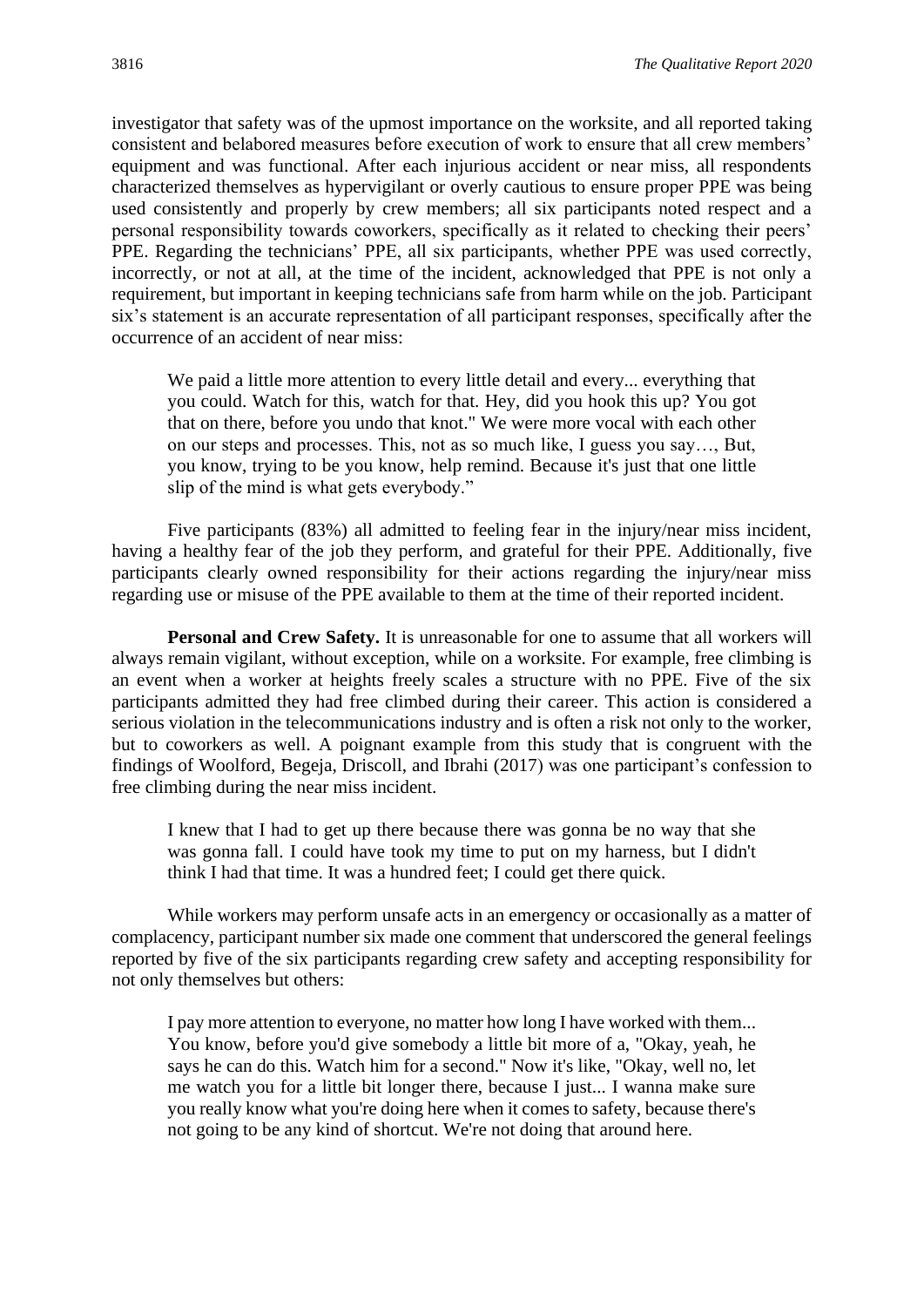**Relationships with crew members.** It was clear through comments made by the participants that telecommunication technicians hold not only themselves, but all crew members personally responsible for the safety on the worksite, including mistakes made that result in an injurious accident or a near miss. In addition, the crew members process conflicts internally as a pseudo family/brotherhood before bringing the incidents to the attention of management of the companies they work for, or other industry stakeholders. If mistakes were made by other crew members that caused an incident, all participants agreed that addressing an accident as a crew was important, and most technicians in this study didn't report accidents, unless very severe or accidently discovered, when they felt it could be handled within the crew. As was the case with one participant,

They [management] would've had a safety meeting, everybody would've come in and... It would've been a huge ordeal, n' would've been a ton of money lost. In our case w-we were actually able to keep what could've been a very, very, very, serious injury- sigh- I probably shouldn't say this but, totally hidden until I accidentally spilled a salt shaker in my hand at the company Christmas party.

Additionally, technicians reported experiencing aftereffects such as anxiety, depression, fear, or PTSD, from an injurious accident or near miss, but only one participant reported seeking professional help with his condition. A common response to this across participants is illustrated in comments made by participant 4: "we were just in there, kind of getting smashed, you know, talking about what happened," and participant 1: "it's kind of like paramedics and doctors, soldiers. Um, you learn coping mechanisms. Uh, you learn how to get it out without necessarily sitting down and talking to a psychologist, a psychiatrist, or, uh, a professional." Five of the six participants reported not receiving professional services in response to the accident or near miss, but due to the nature of one participant's injuries, that participant did report seeking assistance, in addition to speaking with crew members, and reported it was the best thing he has done since the accident: "now that I'm living it [PTSD], it's a whole different bear, you learn so much of it. And, uh, basically with uh- the counseling, it does help."

## **Theme 2: Accidents and near misses are everyone's responsibility**

The second theme that emerged from the interviews was that that technicians believe injurious accidents or near misses to be the fault of both industry/company and the worker. While it was clear from participant responses that personal responsibility is important due to the self-guided work performed by technicians and crews in the field, the company owners, the telecommunications industry as a whole, and oversight entities such as OSHA, should be accountable for technician safety and enforcement of workplace practices. All participants in this study relayed feeing unappreciated, inconsequential, or endangered when the industry and individual companies' concerns lie with deadlines and profits rather than the safety and effectiveness of the crews in the filed performing the work.

**Companies and Industry.** One clear sentiment present with 100% of this study's participants was experiences and feelings of frustration, resentment, and anger with the telecommunications industry and the individual companies that have/had employed them, either presently or in the past for what can be interpreted as a lackadaisical, nonchalant, or grievous disregard for safety training among telecommunication technicians. Information from participants, one, two and three demonstrate the sentiment well. Participant one stated "it was pretty much like they didn't care. Um, you know, even, even when we pushed it up the food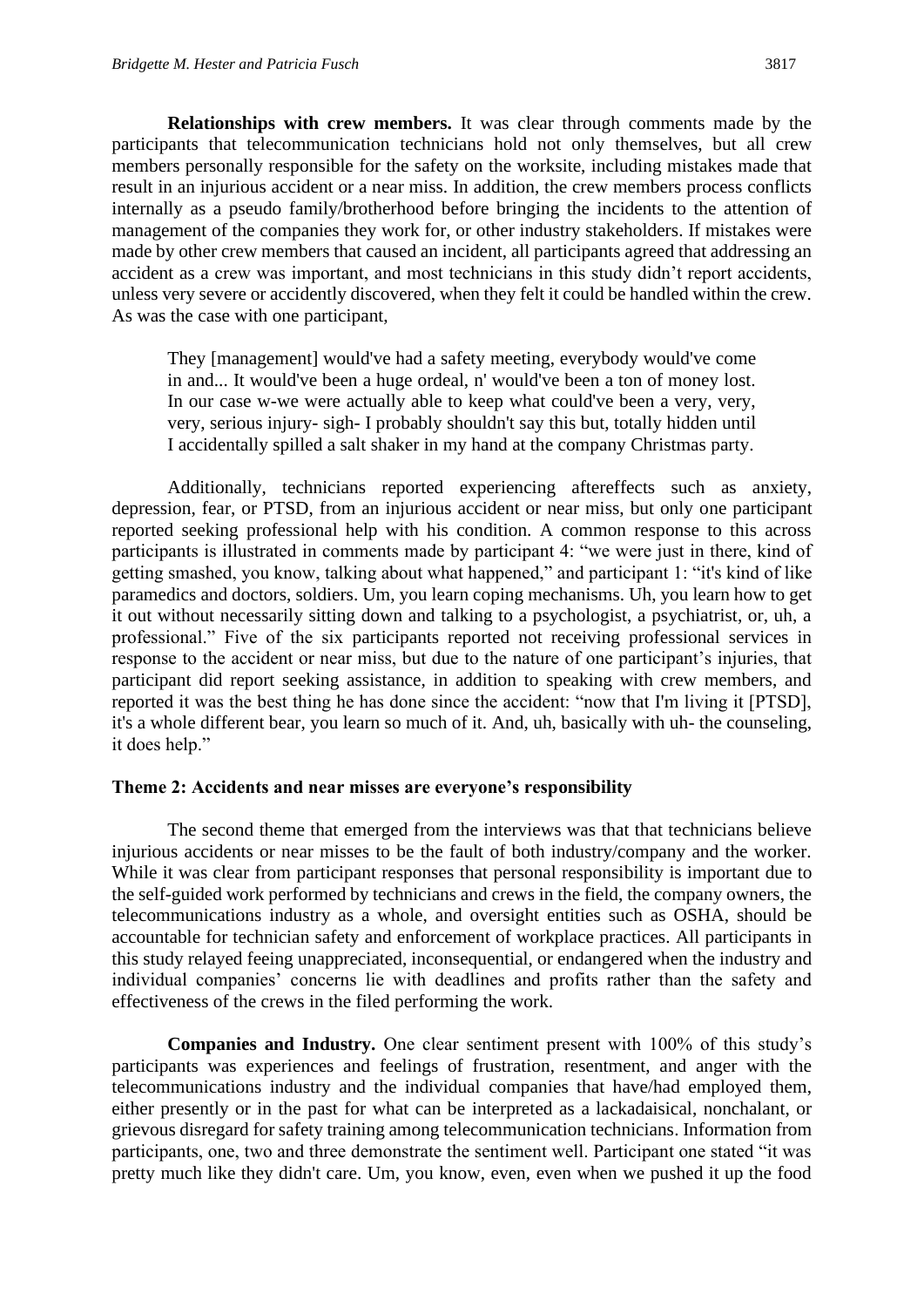chain, uh, and filed incident reports, uh, we still got burned the next day." Participant two recalled "They don't listen to what we have to say..." and participant three indicated resentment and anger by stating:

But that fueled my anger because they had someone on the site who should've been trained to operate the cat-head, which is a piece of equipment that everyone should know how to operate, and they he- uh, was never properly trained and he attempted to correct what he thought was a mistake in the way that the hoist was secured, but he caused the capstan to fail, and subsequently, nearly caused me to lose my hand.

While a direct question was not asked of participants regarding company safety climate, safety climate is a reliable indicator of the regard a company has towards its employees (Cooper, 2000; Cox & Cox, 1991; Zohar, 1980). Responses from participants clearly indicated that few companies which employed them valued the safety of the technicians or a safety imbued workplace culture. Additional comments ranged from profits over people to disregard to unsafe work practices or unsafe structures they were required to climb as seen by these three participants.

Participant 05: The industry is slowly getting worse now. There's that love and hate relationship with it, but unfortunately, the carriers are now saying our lives now worth a ittle bit less, because now, you know a P.O. for the subcontractor like us that would have been \$80,000 dropped down to \$30,000, \$32,000. So, they show more and more every day they don't give a \*\*\*\* about us. We have to work more for less pay.

Participant 02: You know, I, I've had, I've had my, for lack of better, I've had my ass chewed. Uh, because we shut down a site, uh, during a football game in Houston, Texas. And, uh, we got the lecture of, uh, "You, you cost us \$20000 a minute."

Participant 04: Every issue that comes up and they design these towers and just discuss with [regulating entity] and, uh, uh, we're in strict compliance with all the regulations. And some of them are just practically ridiculous. But I can't understand for the life of me how I can go out on one of these, uh, say [company name] towers and pack more work on them. I refuse to even do anything on some of these cell sites, uh, and especially monopoles… There's no consequence and I don't think it's going to change until the guys with the big bucks start, uh, you know, start where they have to suffer some consequences at this point in time.

**Personal Worker Responsibility.** Participants also agreed that workplace safety requires personal responsibility toward safety in the field. All participants made comments that not only their safety, but the safety of others was paramount, participant one's comment is a standard reflection of six participants:

Participant 01: I've been called a safety nerd, a safety snitch, anything you can think of because, my only goal is life safety, no matter what. Whether it's my life safety, that of another tower hand, a bystander on the street. We can't afford, we can't afford the loss of life. We can't afford an injury.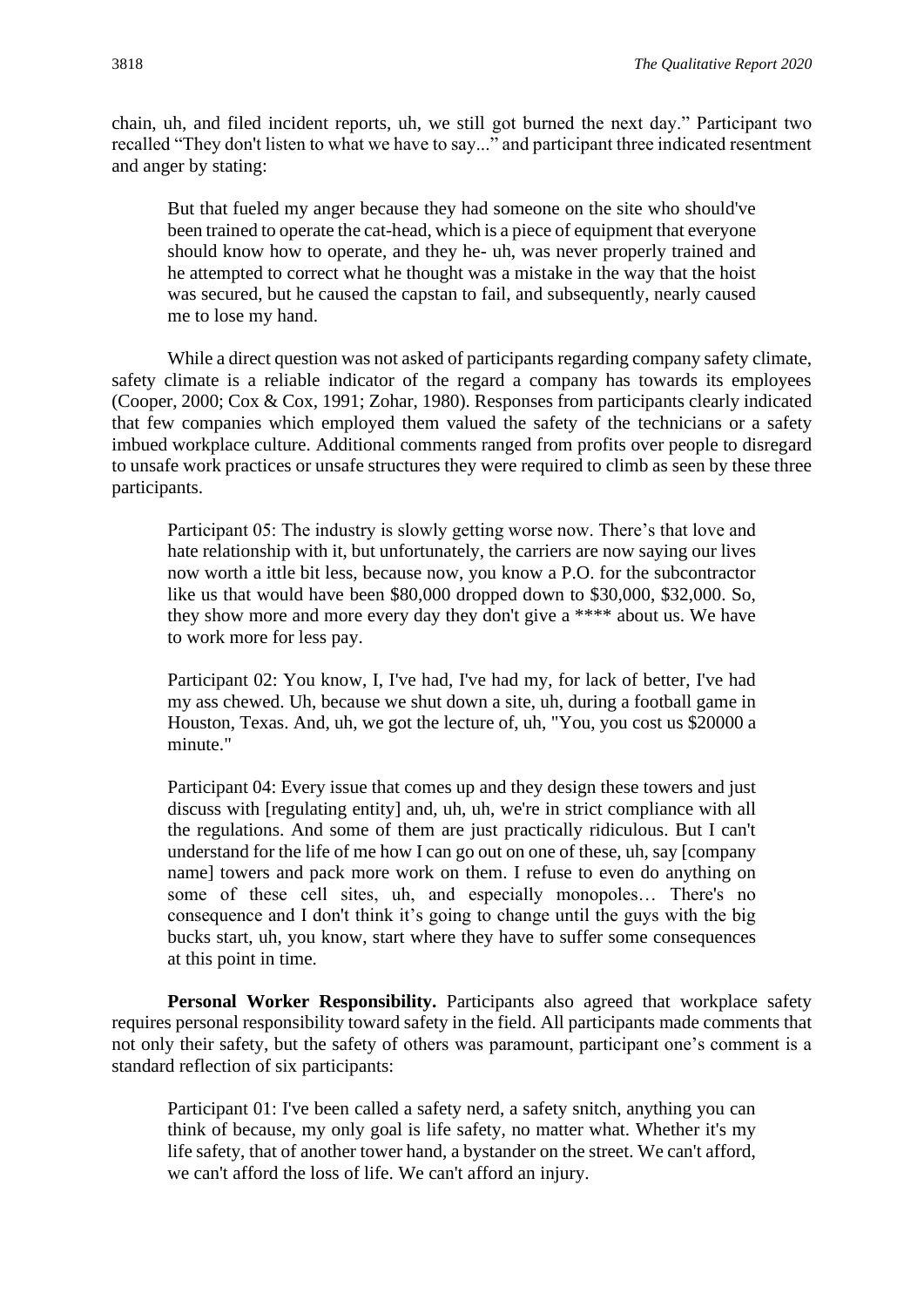Participant 05 was particularly clear how the perspective had changed since the near miss incident:

I'm a lot more conscious now. I, where before, I would just push, push, push myself to do things, that maybe I couldn't do, or not couldn't do, but take long to do. Now I'm really quick to say no, I'm just not having it.

Furthermore, four of the six participants were clear to voice that they often made changes to ensure everyone knew the safety measures, regardless if they had been properly trained by the company. When situations of safety in the field are rectified, it is usually by the crew or crew member that experienced said injurious accident or near miss rather than management. One participant commented that after his accident, where a crew member had not been trained by the company properly, that the crew took training matters into their own hands:

As a crew we started working with him, and he started learning on the cat-head. Uh, everybody got uh, a better game plan together, as far as how the cathead was to be operated. We went over the, the-the proper ways of, as we'd call "dogging it off," which is securing your load to the capstan hoist so that it can't slip through and un-spool itself.

### **Theme 3: The Industry does not take training seriously**

The third theme that emerged from this study was that participants felt as though the industry does a disservice to technicians in the field by providing no training or substandard training to industry workers. All participants had made comments about companies that were exceptional in training, but every participant also noted that those companies are few. Often, participants voiced concerns that smaller companies did not adequately train workers, and even larger more established companies utilized training programs that participants believed are dangerous or ineffective; the promulgation of safety as a priority by industry stakeholders is often viewed as laughable by technicians in the field.

**Training.** Training of technicians was a major theme within the interviews that all participants regarded as extremely important to performing their job safely and effectively. As mentioned earlier, all participants expressed the importance of technicians being properly and formally trained. Fifty percent of participants noted that hands on training before job placement was critical. These three participants also stated that the best training they received had been not just classwork, but demonstrable, hands on training.

Participant 03: There's a huge difference in doing a tower rescue off of a-a real tower, where you have to climb up to 120 feet and rig the rope with uh... You know, and you're not in a controlled environment, and you have the wind, and you've got the cars racing by you, and you have real distractions.

During the interviews, all the interviewees made statements that in addition to classroom training, on the job training was essential to learning the trade:

P01: I believe in the old boy network. I think you need to learn from the ground up and start, you start on the ground. And you learn how to tie knots. You, uh,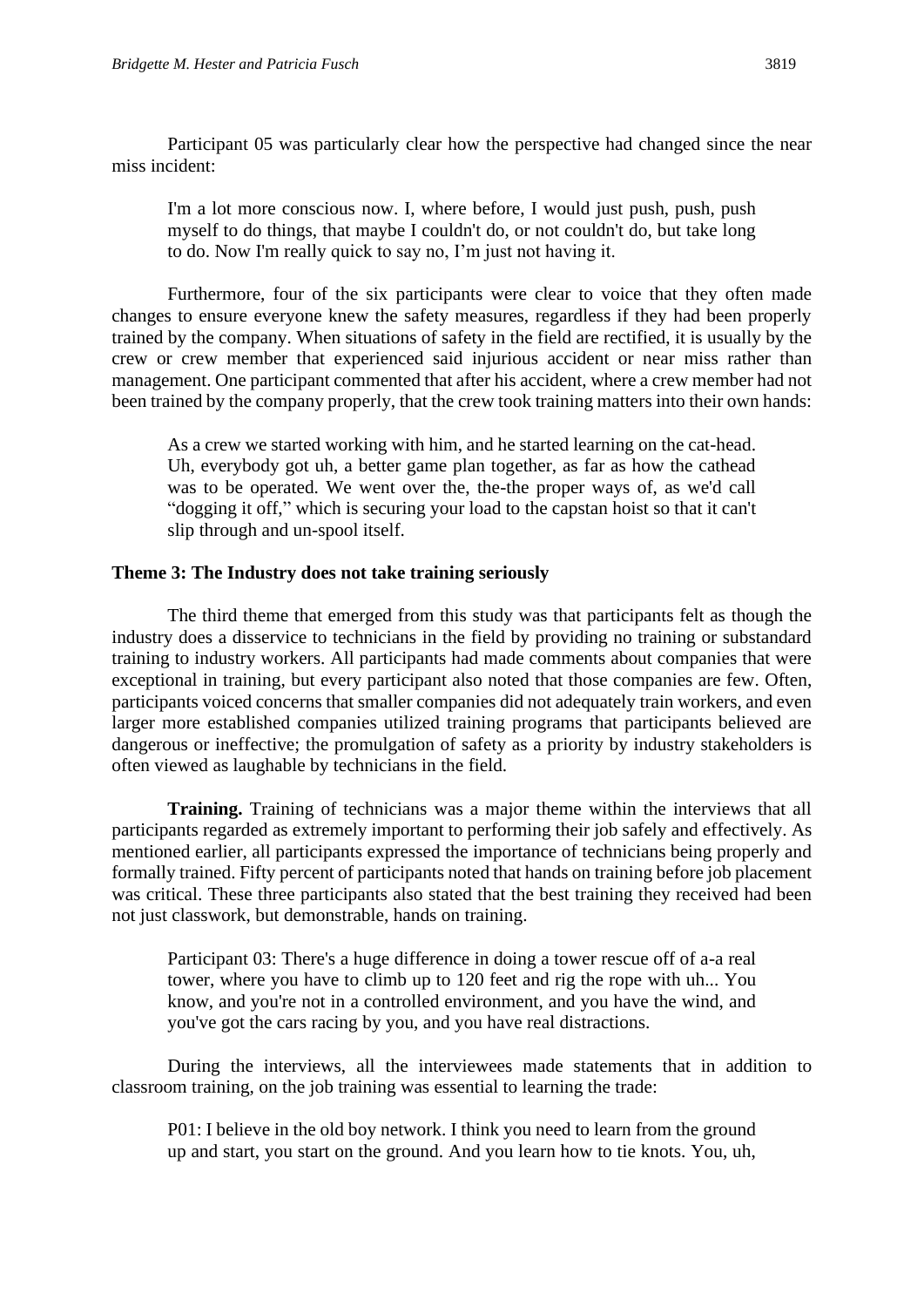you learn how to terminate cable. Uh, you learn how to build a site before you ever get to climb or work at heights.

P03: I couldn't have asked for a better way to get into the tower company. They didn't take shortcuts. They didn't screw around. Their crews, if you were green, you were taught from the ground up. You didn't get thrown a belt on and see how you do up there. You literally learned what the hell you needed to learn on the ground. Which is the way I've always after that always taught anybody that was underneath me.

However, one industry training practice vehemently disliked among participants is *train-the-trainer* program; sometimes referred to as *in-house training*. In the telecommunications industry, an industry-wide practice is for a company to send a technician to a training class, which would enable them to return to their company as a certified trainer. According to participants, train the trainer programs allow technicians to pass through training with no accountability. Three participants stated that many times, they, or in their training class, were provided answers by in-house instructors, or given a *pass* because of the number of years they had worked in the industry. Poignant statements from participants reveal their discontent with such practices:

P06: [Some companies] give you a test that's designed for you to pass If you have done it before then, it's like here take a test, there you go... Bye!

P02: I had one company come in for me workin' in Chicago, where they all had [X-Company] cards, they all had cert cards, they all had OSHA-30 cards, and half the xxx idiots couldn't even put a belt on right.... This guy gets a [X-Company] training certification and he gets pushed through because they just need a XXX body out there.

#### **Theme 4: We are a brotherhood**

The fourth and final theme that emerged across all participants was that of brotherhood. With no exception, all participants agreed that a crew that travels extensively together forms a pseudo-family unit. Terms indicating this brotherhood included references to 'intimacy' 'connectedness,' 'trust,' or 'respect.' Two participants noted the development of family roles among crew members, such as a 'crew mom', or 'crew disciplinarian', and three participants included viewing other crew members as a mentor or role model. Like family members following a serious incident, all six participants stated that relationships and evaluations of crew members were changed or altered, if only temporarily, following a near miss or injurious accident. While some participants noted being frustrated or angry with crew members after such an incident, five participants noted that the intimacy of brotherhood would enable a crew to regain equilibrium, except in cases where crew members were determined to be a safety risk to the other members due to drug use. Almost all comments regarding crews as family were similarly worded to Participant 5:

Crews spend more time together than they do with their own families. You become a family unit because you're together so much. When you're having to worry about somebody else's welfare, it, it, it makes them part of your family.

After one participant described the injurious accident he endured, the participant noted that the incident was not immediately reported to management and, instead, the injury was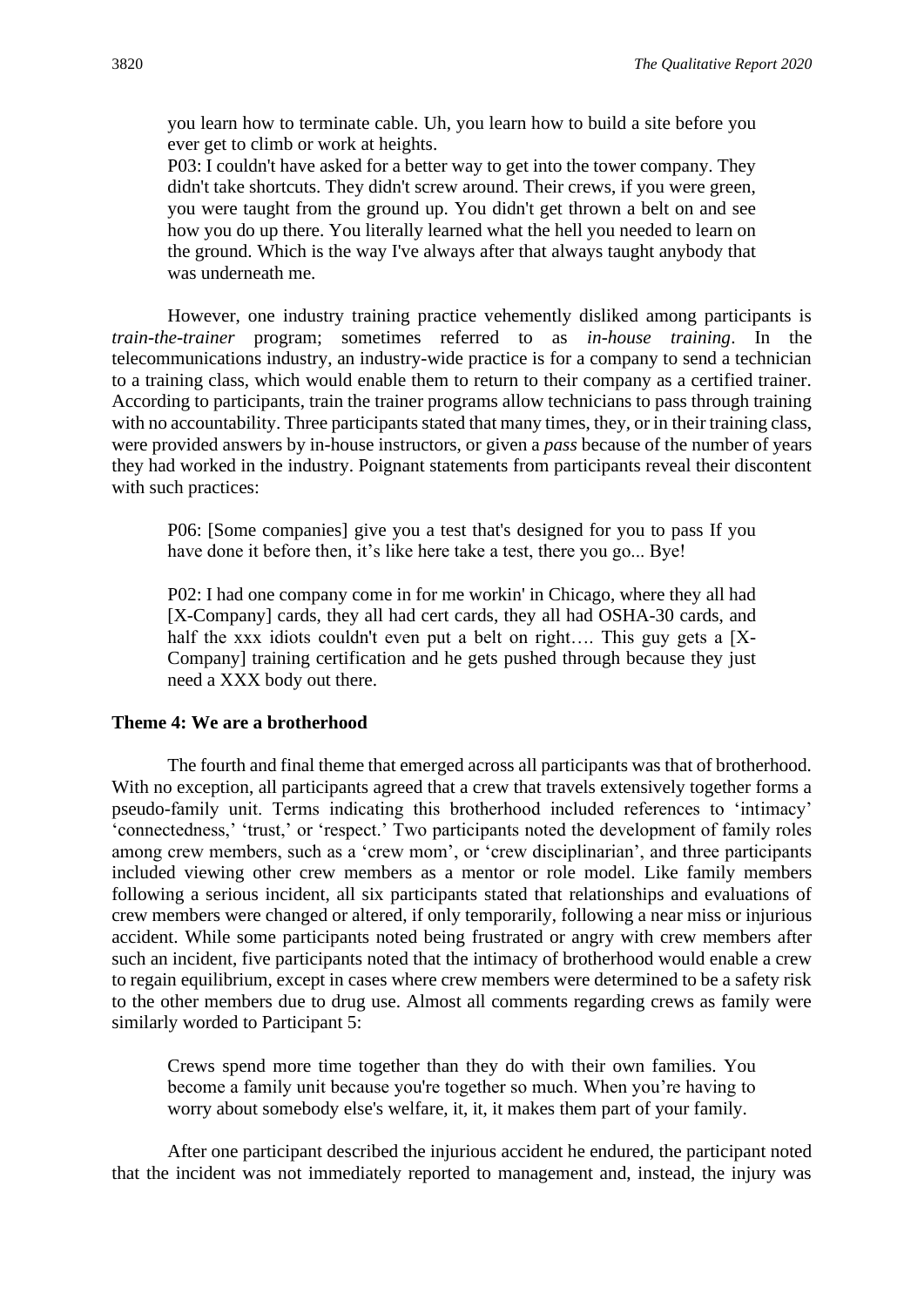discovered by happenstance at a company gathering. The participant and his crew had collectively decided not to inform management, but rather, press forward to complete their deadline on time.

We were all kinds of impressed with ourselves, as a crew. Had that have been any other crew... it would have shut the entire company down. They would've had a safety meeting. Everybody would've come in and... It would've been a huge ordeal and would've been A ton of money lost. In our case w-we were actually able to keep what could've been a very, very, very, serious injury totally hidden until I accidentally spilled a saltshaker in my hand at the company Christmas party, in front of the president of the company, no one knew. So, everybody was impressed that we were kind of able to keep going, and just roll straight through it.

The authors found this interesting in that the participant's comment could be construed as dismissive or deflective about not reporting the near miss/injury to supervisors. The participant's comment, while intended as an explanation, clearly illustrates the mentality of brotherhood among telecommunication technicians noted by all six participants in their interviews.

## **Discussion**

The purpose of this study was to explore the lived experiences of telecommunication technicians that have experienced an injurious accident or near miss, and based upon a survey of the current literature, this is the first qualitative study of this under researched population. While we can make comparisons to construction, as telecommunications is a subset of the construction industry, this particular population of workers is also exposed to a substantially higher-risk work environment. However, through thematic analysis of the interviews, we did find consistency with existing literature and the chosen theoretical foundation.

**Congruency with Theory.** It was our assertion that after having experiencing an injurious accident or near miss accident on a worksite, technicians may still view work in the field as harmful and even dangerous, but that that one's protection motivation (PM) would engage. One's PM would theoretically promote the technician to utilize a coping response (e.g. appropriate safety actions, use personal safety equipment, safety changes to the way a technician addressed personal or crew safety issues with crew members) to address possible worksite threats or dangers. As expected, authors did find that after experiencing such an event, telecommunication technicians demonstrated PMT characteristics. Through participant responses, it was clear that after an accident, technicians' PM did engage after an accident or near miss incident, and afterwards in subsequent work related activities in the field, technicians did take additional precautionary measures to avert future incidents or to take corrective actions from mistakes that resulted in the injurious accident or near miss. In most of the injurious accidents or near miss incidents relayed to the authors, a technicians' PM did engage even prior to these incidents, although not in every instance. It could be that the engagement of PM is heightened after a serious accident or near miss due to hyper-awareness.

**Congruency with Literature.** Themes that emerged from our study appear aligned with current literature in the construction industry and workplace safety. According to the literature, several factors can affect worker safety, including the company's safety climate (Cooper, 2000; Cox & Cox, 1991; Zohar, 1980) and co-worker perceptions (Brondino et al.,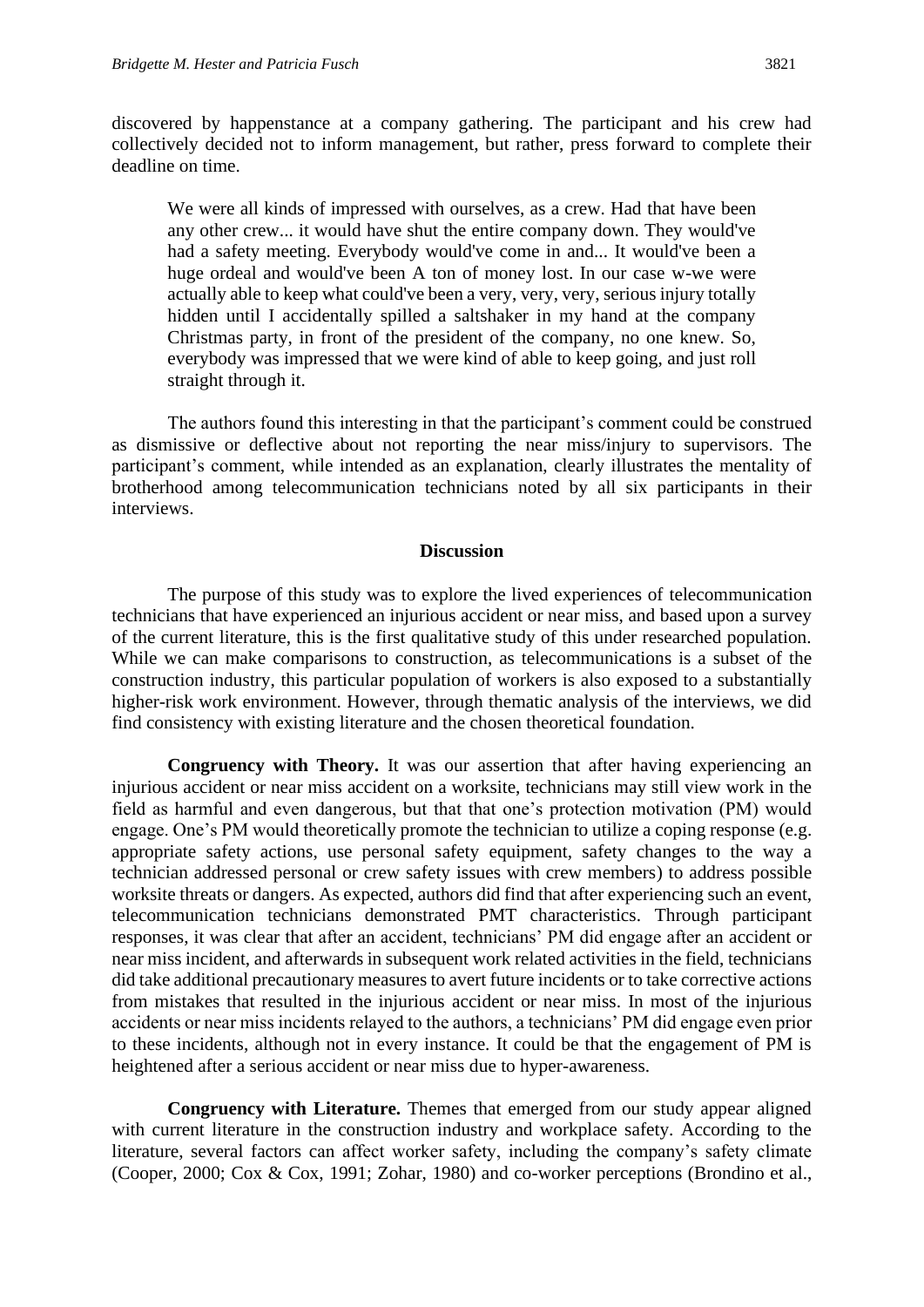2012; Brown & Holmes, 1986; Choudhry, 2012; Schwatka & Rosecrance, 2016). A company's safety policy determines that company's climate (Di'az & Di'az, 1997), and company safety practices affect training (Lindell, 1994), and coworkers' perceptions of safety affect the workers' safety behaviors and the company's commitment to safety (Schwatka & Rosecranceb, 2016). This is accomplished by creating a productive and effective safety climate including elements such as adequate training, motivation, communication, and teamwork (Misnan and Mohammed, 2007; Misnan, et al. 2008).

The theme regarding training that was bourne from this research appears consistent with the literature in that every participant reported experiences with companies, and the industry, of not taking training of technicians seriously. Often participants reported the telecommunications industry and individual companies as promoting profits and deadline expectations over a positive safety climate and policies address worker safety. One hundred percent of participants were adamant to point out that in their experience, training is not only poor, it is often times rigged or nonexistent solely to promote technicians to begin work, thus leaving technicians ill-prepared to execute their job duties.

Additionally, the results regarding the theme of accidents and near misses being the responsibility of everyone's responsibility, were congruent with the experiences of the participants. All participants indicated that safety of the crews working in the field were influenced heavily upon coworkers' perceptions and behaviors amongst crew members on the jobsite. Participants reported that crews that adhere to safety measures, and have good jobsite leadership were, in their experiences, more productive, and more apt to engage in higher quality on the job training experiences for crew members. Conversely, most participants indicated that when leadership is poor, and jobsite leadership is lacking or is promoting a poor safety climate promoted by the company, technicians are more likely to disregard rules to ensure job completion, even at the expense of worker safety.

We also found our findings regarding the theme of brotherhood to be consistent with the extant literature. A near miss or an injurious accident in telecommunications work is a crisis in the workplace. A crisis brings about stress which has an impact on how the team goes about the day-to-day function of the work. Stress is a relationship between demands and resources; one has the demand but may not have the resources to meet it (Zeynep, 2013). In the case of a crisis, the demand may be for stability, which may be in short supply in the initial hours of the crisis. Other potential sources of stress related are environmental factors (exposure to hazardous or high-risk work conditions), organizational factors (some may lose their jobs), and personal factors (an employee is injured during the crisis), as noted by Morgeson and DeRue (2006) and others. The consequences to employees are physiological, psychological, and behavioral because individual responses determine one's response to stress (Stewart, 2007). However, the social sharing of emotion through a brotherhood support system then transcends a short-term experience (a near miss) into a long-term emotional journey experienced through community (Rimé et al., 1991) to turn a negative experience into a positive one.

During the interviews, every participant agreed that there is a bond among telecommunication crews that is akin to a "brotherhood" or "pseudo-family." Each participant reported or described crew relationships as something that is crucial to the overall functioning of the crew. This bond is expressed in a variety of ways including intimacy among crew members by traveling for months at a time, sharing life events, concerns, frustrations, personal and work experiences, and by using corrective action among crew members similar to parentchild, or sibling relationships; one participant illustrated this by explaining that crew members have often been dubbed with family-like titles such as "crew mother." Another participant also went to great length to explain a father-like relationship / mentor relationship among a substantially older crew member, with that of a young, rather inexperienced crew member, that had been responsible for the participant's injurious accident. Descriptions of the relationship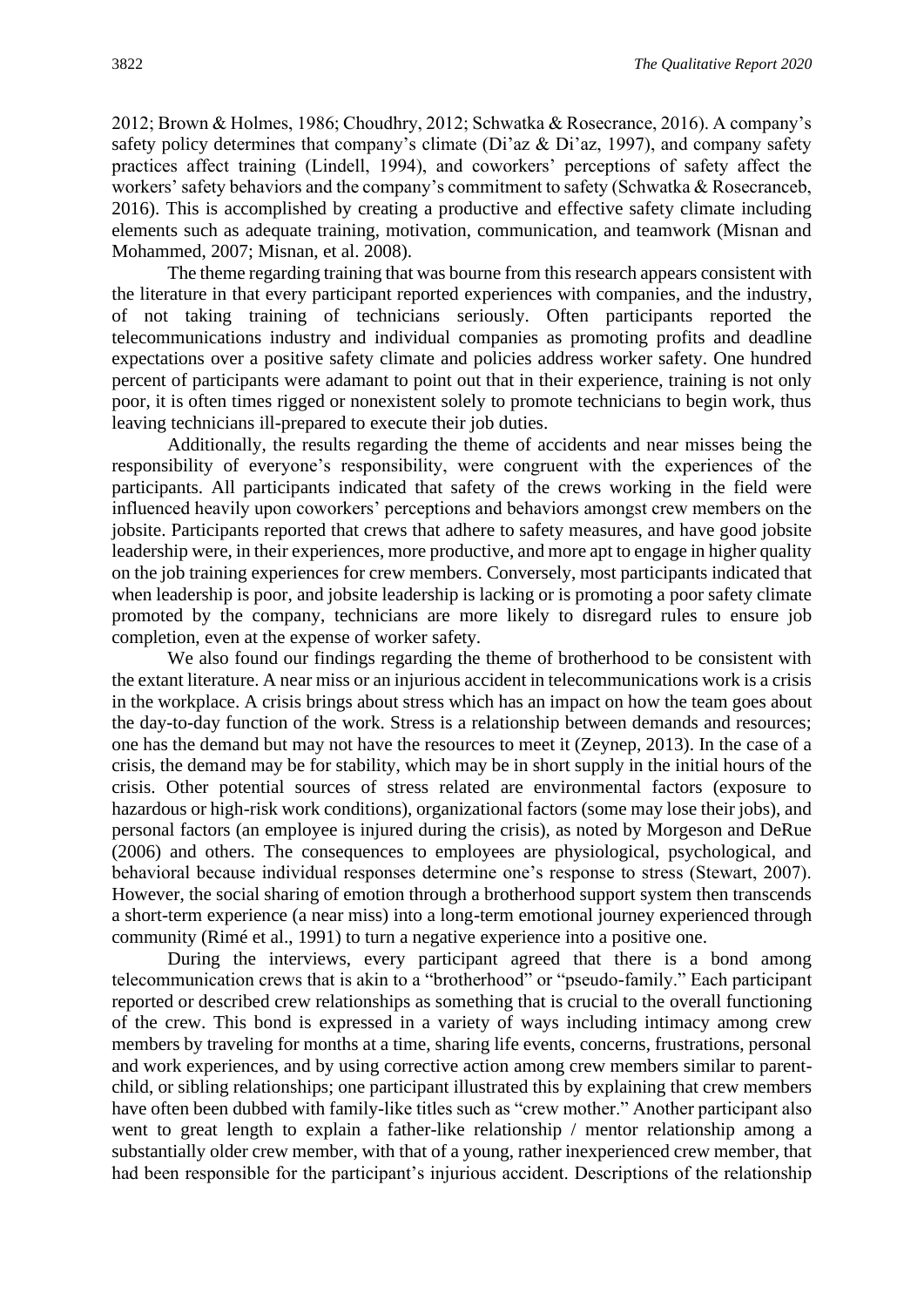between the older mentor and inexperienced crew member included constructs of guilt for not having taught the younger member more efficiently, like that of a father feeling guilt for not having taught a child well. Still, two more participants made distinctive statements that they often had experienced a relationship with crew members that were closer than those relationships shared with their own family members.

 In terms of the first theme of safety related to personal and crew safety was consistent with the existing literature. It has been reported that when faced with procedures such as feedback, encouragement, incentives, or monitoring from an employer, that employees will alter behaviors to achieve a more favorable outcome (Choudhry, 2014). Similarly, the opinions of coworkers have also been reported to influence the behaviors of other workers in construction crews (Schwatka & Rosecrance, 2016). The claim of responsibility and the answers regarding decision making from the participants in this study is aligned with Schwatka and Rosecrance's study (2016) which reported that co-worker's safety commitment had a significant direct relationship with safety behaviors. While Schwatka and Rosecrance's study (2016) was quantitative, we also feel the experiences by our participants reflect consistency with this finding in that 83% of this study's participants reported changes to their own personal safety actions and those safety actions that related to their crews following an injurious accident or near miss event.

Participants also reported experiences consistent with previous research in terms of personal safety, crew safety, and the use of PPE. Beheshtifar and Nazarian (2013), reported that cognitive processing, stress, mental health issues, and a host of other issues may distract even the worker most dedicated to safety We found similar parallels in that all participants in this current study reported their outlook and actions to safety on the work site during their careers, as sometimes complacent and forgetful, to safe and appropriate, to hypervigilant even before the accident / near miss incident, not just afterwards.

Two-thirds of the participants did explain instances where they had been distracted by personal matters, stress, or inattention and had made safety errors. In the case of two participants, inattention, the stress of the reported accident or near miss, anger, or frustration played some role in response to safety measures either after or during the incident. This appears congruent with literature that when confronted with a dire workplace safety event, such as a serious injury or possible fatality, workers may not logically think thoroughly scenarios before acting (Woolford, et al., 2017). A poignant example from this study that is congruent with the findings of Woolford, Begeja, Driscoll, and Ibrahim's (2017) was one participant's confession to free climbing during the near miss incident.

There is a dearth in the literature on the perceptions or experiences with mental health counseling following a traumatic event for those in construction or telecommunications, thus there is not any pertinent literature with which to specifically compare our theme. Based on mental health research we can only extrapolate the ifs and whys of workers in these occupations as it relates to the use of professional counseling. However, it is an important theme that emerged within this study. In terms of the first theme of safety related to relationships with crew members regarding workplace safety, five of the six of the participants reported experiencing health issues including disturbances of mood, increased stress or anxiety, and the occurrence of nightmares, the technician may be more likely to share those effects with other crewmembers rather than company management, other technicians not within that technician's work crew, or a professional counselor. The participants of the study readily reported that they hold themselves and crew members personally responsible for the safety on the worksite, but that even after an incident, they were unlikely to seek out or accept professional counseling to process the events leading up to or following an injurious accident or near miss. Rather, the participants reported that they were often more comfortable processing the events within the confines of the crew involved.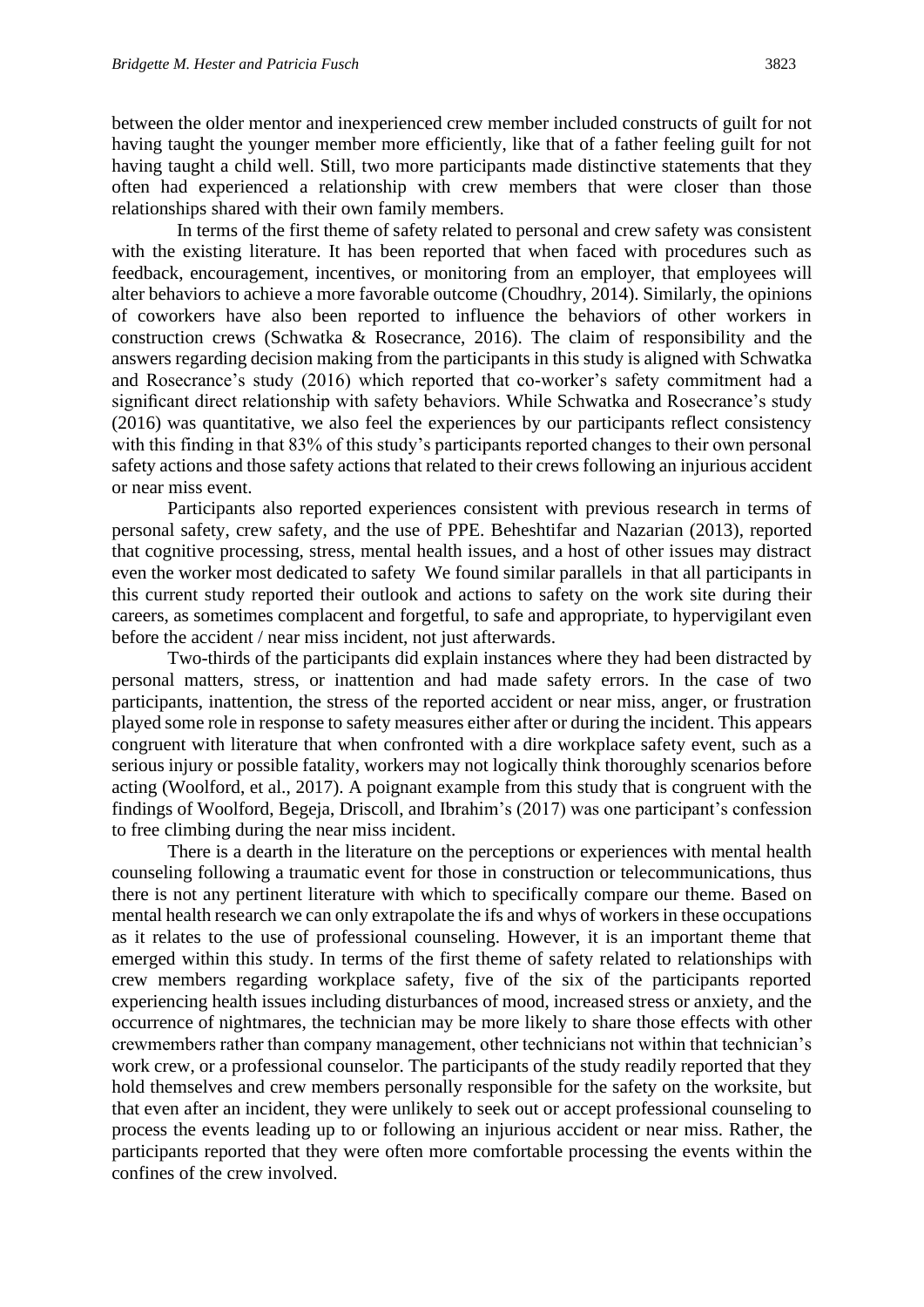**Unexpected Themes.** In addition to the four themes discovered in our research, several unexpected or minor themes also appeared throughout the interviews. The minor themes include mental health/counseling, drugs and alcohol in the workplace, and relationships following an injurious accident or near miss. While not enough data was gathered on these minor themes, it may be beneficial to explore these areas regarding telecommunication technicians and other industrial occupations. Specifically, it may be beneficial to explore these areas to see how and if changes to a worker's mental health, use of substances, and relationships influence safety, use of PPE, or ability to perform job duties, even if the changes are only temporary.

**Limitations.** Several limitations were present with this study. First, telecommunications technicians often work long hours, and travel frequently, thus leaving little time for interviews. Due to the limited amount of participants, generalizing the study results to all telecommunication technicians as a population, or the entirety of the construction industry is limited. While the findings were interesting and offered researchers several possibilities for future research, a larger sample size may be needed to fully understand the influence of nearmiss accidents on personal, crew, and company safety culture in a broader industry context. Third, five of the six participants reported they had acted as safety managers or safety leads on crews they managed, thus the data may have been skewed. Additional limitations included, fears of losing employment if employer believed participants were involved with the study, limited technological skill using the interviewing platform, and participant responder bias to the lead author. The lead author, as president of a nonprofit organization that advocates for safety and assists families after death or injury within the industry, may have consciously or unconsciously influenced participants' responses.

**Implications & Directions for Future Research.** Considering the findings and limitations of the study, researchers recommend several options for future research. First, because of the nature of the type of work involved with telecommunications, it may be beneficial to examine worker safety, safety culture of the industry, and effects from experiencing a workplace accident using a quantitative methodology. The availability of a secure online survey may garner more participants and large datasets and better generalizability. However, it is also recommended that future research continues to additional qualitative studies with longer periods for participant recruitment and participation. It may also be useful to use a narrative or descriptive design to ascertain the stories and descriptions of technicians regarding workplace safety, or other specific occurrences such as a fatality in the workplace. The work of these technicians is high-risk, and deaths of technicians are often violent and sudden, and based upon almost half of the participants witnessing, and all participants hearing of a fatality of someone they had worked with, it would be a valuable avenue of exploration, not only in regard to workplace safety, but to educate employers on best practices for addressing mental health issues of their employees following a fatality.

Other recommendations include exploring technician workplace accidents longitudinally, either quantitatively or qualitatively, as all participants had been involved in, or at a minimum witnessed, numerous accidents throughout their careers. Cumulative effects of experiencing such events would also be beneficial to creating safety cultures, and empowering workers to feel more empowered in the workplace in suggesting recommendations around creating that culture.

The personality of technicians also emerged as a point of interest within this study. during the interviews, participants often gave self-evaluative remarks indicative of their personality. Five of the six participants reported having an "alpha personality," three described themselves as "intelligent," "assertive," "brainy/nerdy," "introverted," or "persistent."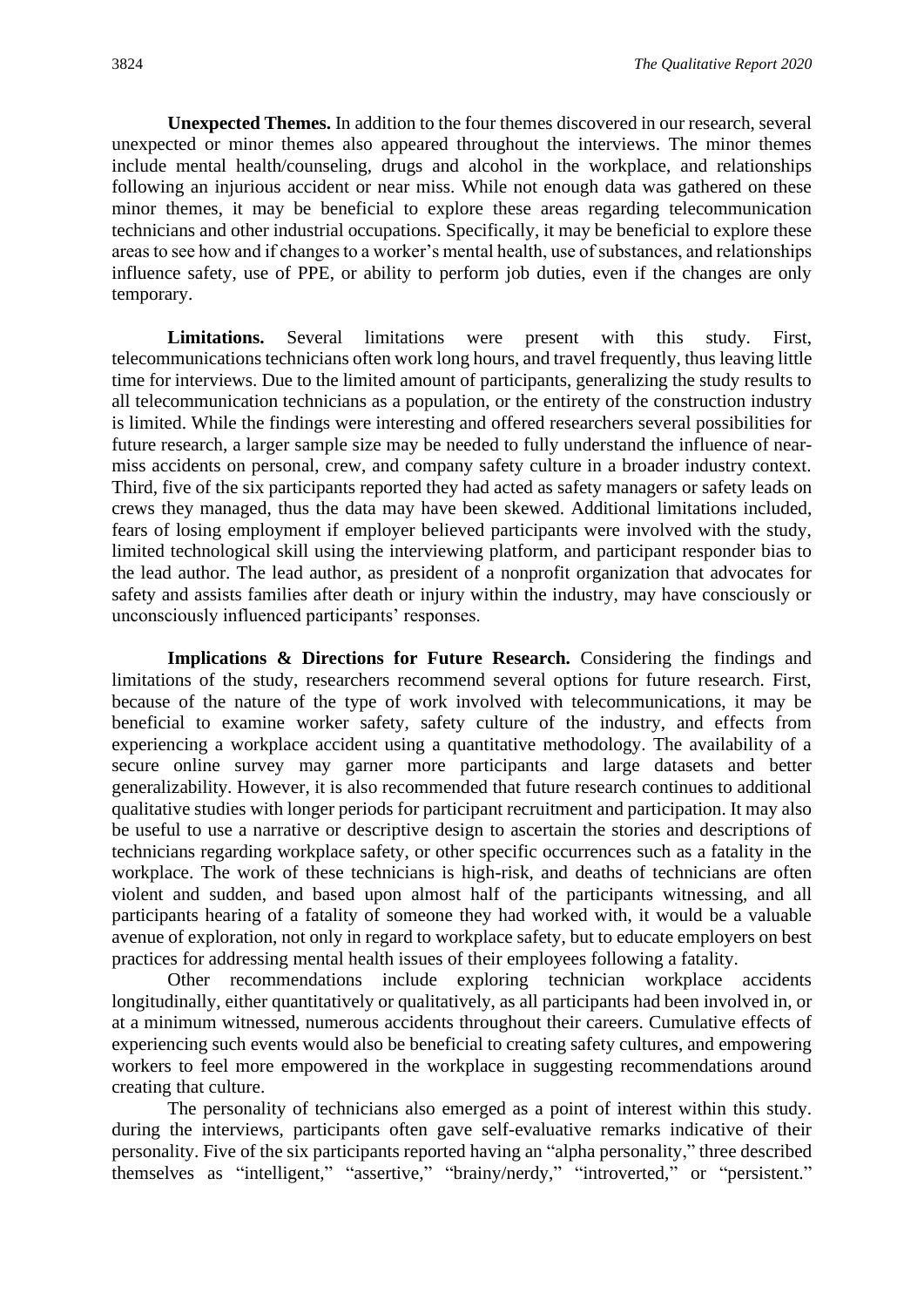Arguably, intelligence, attention to detail, assertiveness, persistence, and introverted personality types are not mutually exclusive to also having a personality that one may describe as "tough" or "alpha," but it would be an avenue for research to see if there is any relationship between personality types and involvement in injurious accidents or near misses. Lastly, based upon the lead author's position in the industry as a non-profit provider for injured workers, families of deceased technicians, and as an industry safety advocate, this, it would be beneficial for a researcher in workplace safety to replicate the study with telecommunication technicians to see if results are congruent with this study.

#### **References**

- Abdelhamid, T., & Everett, J. (2000). Identifying root causes of construction accidents. *Journal of Construction Engineering and Management, 126*(1), 52-60. doi:10.1061/ (ASCE)0733-9364(2000)126:1(52)
- Al-Bayati, A. J., & York, D. D. (2018). Fatal injuries among Hispanic workers in the U.S. construction industry: Findings from FACE investigation reports. *Journal of Safety Research*, *67*, 117–123. [doi:10.1016/j.jsr.2018.09.007](https://doi-org.lopes.idm.oclc.org/10.1016/j.jsr.2018.09.007)
- Bahn, S. (2013). Moving from contractor to owner operator: Impact on safety culture a case study. *Employee Relations*, 35(2), 157-172.
- Banik, G. (2010). *Trend and causes of fatal accidents in the U.S. construction industry*. Retrieved from http:// ascpro.ascweb.org/chair/paper/CPRT235002010.pdf
- Beheshtifar, M., & Nazarian, R. (2013). Role of occupational stress in organizations. *Interdisciplinary Journal of Contemporary Research in Business, 4*, 648-657. [http://ijcb.webs.com](http://ijcb.webs.com/)
- Blank, V. L.G., Andersson, R, Lindén, A., & Nilsson, B. (1995). Hidden accident rates and patterns in the Swedish mining industry due to involvement of contractor workers. *Safety Science*, *21*(1), 23-35.
- Brondino, M., Silva, S. A., & Pasini, M., (2012). Multilevel approach to organizational and group safety climate and safety performance: Co-workers as the missing link. *Safety Science, 50*(9),1847-1856.<https://doi.org/10.1016/j.ssci.2012.04.010>
- Brown R. L., & Holmes H. (1986). The use of a factor-analytic procedure for assessing the validity of an employee safety climate model. *Journal of Accident & Analysis Prevention 18*, 455–470. [https://doi.org/10.1016/0001-4575\(86\)90019-9](https://doi.org/10.1016/0001-4575(86)90019-9)
- Bureau of Labor Statistics [BLS]. (2018b). *Occupational outlook handbook*, *Telecommunications equipment installers and repairers*. Retrieved from https://www.bls.gov/ooh/installation-maintenance-and-repair/telecommunicationsequipment-installers-and-repairers-except-line-installers.htm
- Bureau of Labor Statistics [BLS]. (2019). *National census of fatal occupational injuries in 2018*. Retrieved from https://www.bls.gov/news.release/pdf/cfoi.pdf
- Caponecchia, C., & Sheils, I. (2011). Perceptions of personal vulnerability to workplace hazards in the Australian construction industry. *Journal of Safety Research*, *42*(4), 253– 258.<https://doi-org.lopes.idm.oclc.org/10.1016/j.jsr.2011.06.006>
- Carter, M. Z., Armenakis, A. A., Field, H. S., & Mossholder, K. W. (2012). Transformational leadership, relationship quality, and employee performance during continuous incremental organizational change. *Journal of Organizational Behavior*, *34*, 942-958. doi:10.1002/job.1824
- Carver, S. (2014). Challenger disaster remembered by East Midland members. *The Safety & Health Practitioner, 32*(8), 29. Retrieved from<http://www.shponline.co.uk/>
- Chi, C., Chang, T. & Ting, H. (2005). Accident patterns and prevention measures for fatal occupational falls in the construction industry. *Applied Ergonomics, 36*(4), 391-400.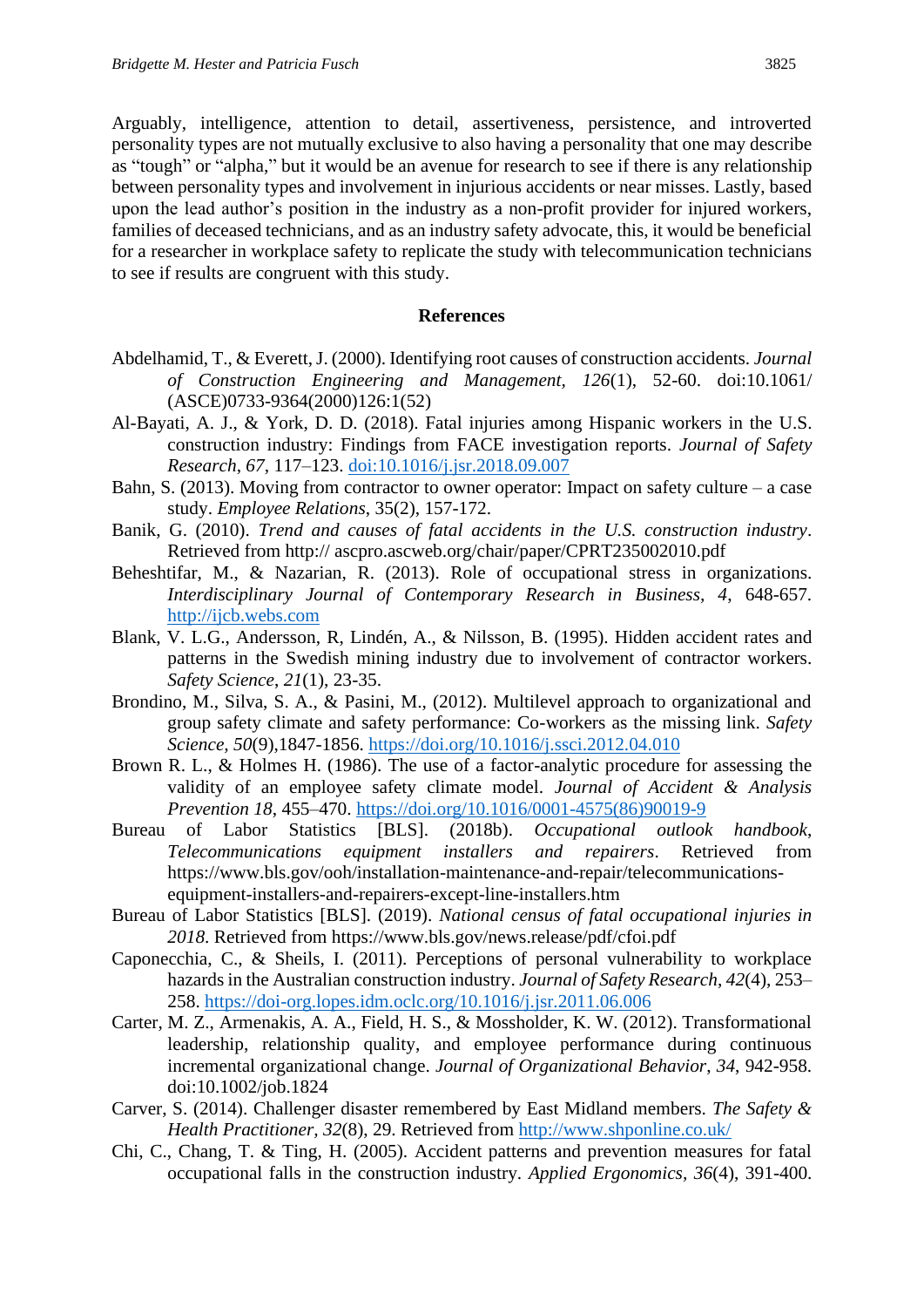<https://www.journals.elsevier.com/applied-ergonomics>

- Choudhry, R. M. (2012). Implementation of BBS and the impact of site-level commitment. *Journal of Professional Issues in Engineering Education and Practice*, *138*(4), 296. Retrieved from https://ascelibrary.org
- Choudhry, R. M. (2014). Behavior-based safety on construction sites: A case study. *Accident Analysis and Prevention*, *70*, 14–23. https://doi.org/10.1016/j.aap.2014.03.007
- Collinson, D. L. (1999). 'Surviving the rigs': Safety and surveillance on north sea oil installations. *Organization Studies*, *20*(4), 579-600.
- Cooper, M. D. (2000). Towards a model of safety culture. *Safety Science, 36*(2), 111-136. https://doi.org/10.1016/S0925-7535(00)00035-7
- Cox, S. J., & Cox, T. (1991). The structure of employee attitudes to safety: A European example. *Work and Stress, 5*(2), 93-106.<https://doi.org/10.1080/02678379108257007>
- Dedobbleer, N., Chanpagne, F., & German, P. (1990). Safety performance among union and non-union workers in the construction industry. *Journal of Occupational Medicine, 32*, 1099-1103. https://jhu.pure.elsevier.com
- Di'az, I. & Di'az, C. D. (1997), Safety climate and evaluation measures of organizational safety. *Journal of Accidental Analysis and Prevention, 29*, 643-50. [https://doi.org/10.1016/S0001-4575\(97\)00015-8](https://doi.org/10.1016/S0001-4575(97)00015-8)
- Dong, S. (2002). *Work-scheduling, overtime and work-related injuries in construction*. Paper presented at the 12th Annual Construction Safety Conference, Chicago, IL. https://safety.assp.org/
- Fagan, K. M., & Hodgson, M. J. (2017). Under-recording of work-related injuries and illnesses: An OSHA priority. *Journal of Safety Research*, *60*, 79–83. <https://www.journals.elsevier.com/journal-of-safety-research>
- Ghani, M., Baki, A., Alias, S., Che Ibrahim, C. K., Abd. Hamid, E. Z., Rahim, A. H., Kamar, K. A., Zain, M. A. Z. (2008). Strategies in reducing hazards at construction sites. *ICCBT 2008 B*(12), 137-148. Retrieved from http://s3.amazonaws .com/zanran\_storage/www.uniten.edu.my/Content Pages/48523117.pdf
- Giorgi, A. (2009). *The descriptive phenomenological method in psychology: A modified Husserlian approach.* Duquesne University Press.
- Goldenhar, L. M., Williams, L. J., & Swanson, N. G. (2003). Modelling relationships between job stressors and injury and near-miss outcomes for construction labourers. *Work & Stress*, *17*(3), 218–240.<https://doi.org/10.1080/02678370310001616144>
- Iverson, R. D., & Erwin, P. J. (1997). Predicting occupational injury: The role of affectivity. *Journal of Occupational and Organizational Psychology, 70*, 113-128. <https://doi.org/10.1111/j.2044-8325.1997.tb00637.x>
- Jacobsson, M. (2011). On the importance of liaisons for coordination of projects. *International Journal of Managing Projects in Business, 4*(1), 64-81.
- Johnstone, R., Mayhew, C., Quinlan, M., (2000). Outsourcing risks? The regulation of occupational health and safety where subcontractors are employed. *Comparative Labor Law & Policy Journal, 22*, 351–393.<https://cllpj.law.illinois.edu/>
- Lamare, J. R., Lamm, F., McDonnell, N, & White, H. (2015). Independent, dependent and employee: Contractors and New Zealand's Pike River coal mine disaster. *The Journal of Industrial Relations*, *51*(1), 72-93.
- Lekutis, C. (2019). *Fatal falls from heights are at a five-year low, but not for the nation's tower techs.* Retrieved from [http://wirelessestimator.com/articles/2019/fatal-falls-from](http://wirelessestimator.com/articles/2019/fatal-falls-from-heights-are-at-a-five-year-low-but-not-for-the-nations-tower-techs/)[heights-are-at-a-five-year-low-but-not-for-the-nations-tower-techs/](http://wirelessestimator.com/articles/2019/fatal-falls-from-heights-are-at-a-five-year-low-but-not-for-the-nations-tower-techs/)
- Liao, C.-W., & Chiang, T.-L. (2015). The examination of workers' compensation for occupational fatalities in the construction industry. *Safety Science*, *72*, 363–370. <https://www.journals.elsevier.com/safety-science>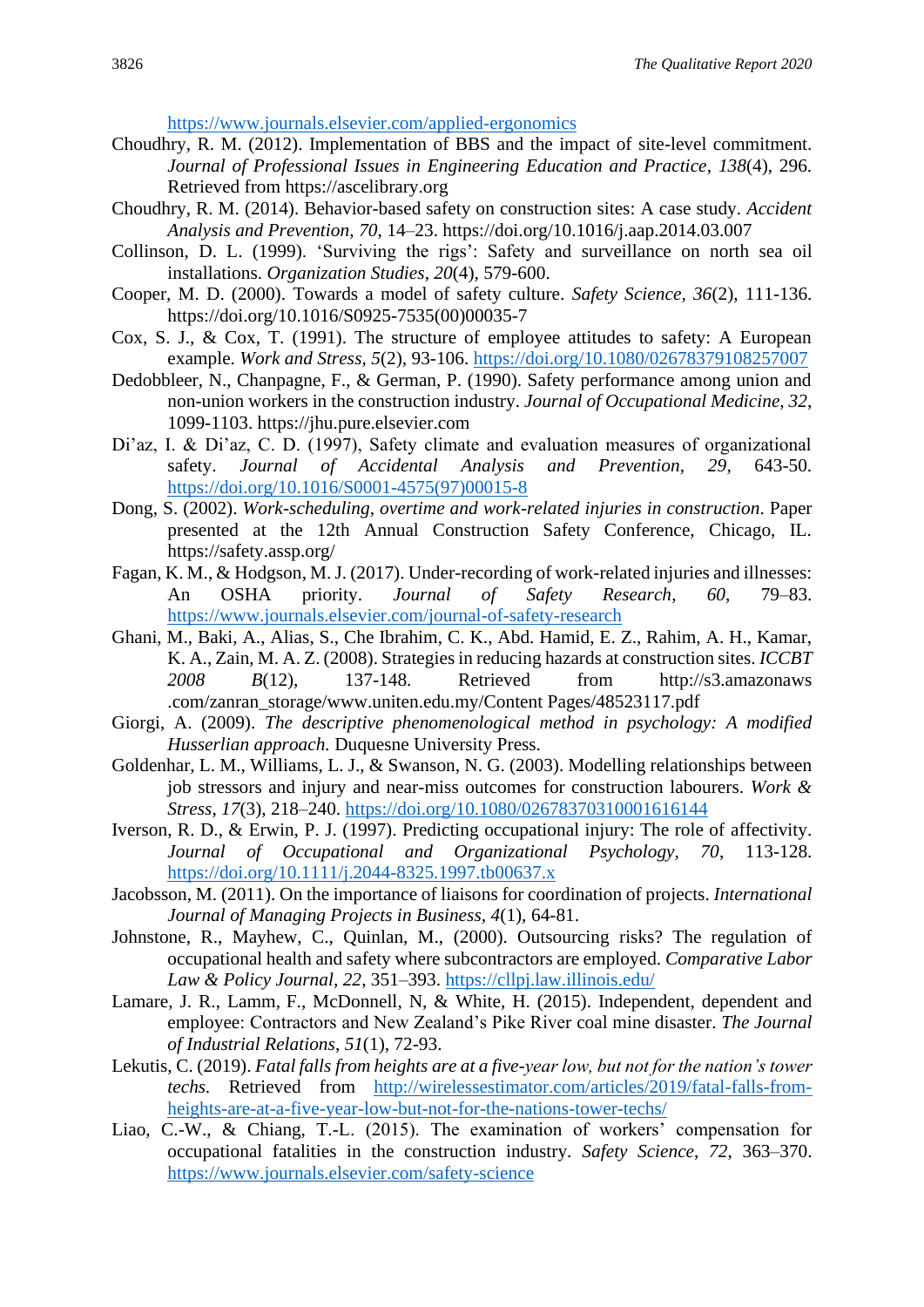- Lindell, M. K. (1994). Motivational and organizational factors affecting implementation of worker safety training. *Occupational Medicine, 9,* 211-240. <https://academic.oup.com/occmed>
- Lingard, H. C., Cooke, T., & Blismas, N. (2010). Safety climate in conditions of construction subcontracting: A multi-level analysis. *Construction Management and Economics*, *28*(8), 813-825.
- Maddux, J. E., & Rogers, R. W. (1983). Protection motivation and self-efficacy: A revised theory of fear appeals and attitude change. *Journal of Experimental Social Psychology, 19,* 469-479. doi*:*10.1016/0022-1031(83)90023-9*.*
- Misnan, M. S., Mohammed, & Mohammed, A. H. (2007). Pembangunan Budaya Keselamatan dalam Industri Pembinaan. *The Malaysian Surveyor, 42*(2), 20-33. Retrieved from <https://www.rism.org.my/the-malaysian-surveyor/>
- Misnan, M. S., Mohammed, A. H., Mohammed, I. S., & Nesan, L. J. (2008). Problem and issues in developing safety culture in construction industry. *Malaysian Journal of Real Estate. 1*(3), 61-70. Retrieved from<https://www.utm.my/intrest/>
- Moore, J. T., Cigularov, K. P., Sampson, J. M., Rosecrance, J. C., & Chen, P. Y. (2013). Construction workers' reasons for not reporting work-related injuries: An exploratory study*. International Journal of Occupational Safety and Ergonomics, 19*(1), 97-105. doi:10.1080/10803548.2013.11076969
- Morgeson, F. P., & DeRue, D. S. (2006). Event criticality, urgency, and duration: Understanding how events disrupt teams and influence team leader intervention. *The Leadership Quarterly, 17*, 271-287. doi:10.1016/j.leaqua.2006.02.006
- Mroszczyk, J. W. (2015). Improving construction safety. *Professional Safety*, *60*(6), 55-68. Retrieved from<http://www.asse.org/professional-safety/>
- Muzaffar, S., Cummings, K., Hobbs, G., Allison, P., & Kreiss, K. (2013). Factors associated with fatal mining injuries among contractors and operators. *Journal of Occupational and Environmental Medicine*, *55*(11), 1337-1344.
- National Research Council. (2006). The importance of telecommunications and telecommunications research. *Renewing U.S. Telecommunications Research*. Washington, DC: The National Academies Press. doi:10.17226/11711.
- Nenonen, S. (2011). Fatal workplace accidents in outsourced operations in the manufacturing industry. *Safety Science*, *49*(10), 1394-1403.
- Nenonen, S., & Vasara, J. (2013). Safety Management in multiemployer worksites in the manufacturing industry: Opinions and co-operation and problems encountered. *International Journal of Occupational Safety and Ergonomics*, *19*(2), 167-183.
- Occupational Safety and Health Administration [OSHA]. (2019). *510 course in occupational safety and health standards for construction*. College of Continuing Studies.
- Ofori, G., & Debrah, Y. A. (1998). Flexible management of workers: review of employment practices in the construction industry in Singapore. *Construction Management and Economics, 16*(4), 397-408. doi:10.1080/014461998372187
- Personal Protective Equipment. (2019). *Overview*. Retrieved from <https://www.osha.gov/SLTC/personalprotectiveequipment/>
- Pransky, G., Snyder, T., Dembe, A., & Himmelstein, J. (1999). Under-reporting of workrelated disorders in the workplace: a case study and review of the literature. *Ergonomics*, *42*(1), 171–182.<https://doi.org/10.1080/001401399185874>
- Quinlan, M., & Bohle, P. (2008). Under pressure, out of control, or home alone? Reviewing research and policy debates on the occupational health and safety effects of outsourcing and home-based work. *International Journal of Health Services*, *38*(3), 489-523.
- Ringen, K., Dong, X. S., Goldenhar, L. M., & Cain, C. T. (2018). Construction safety and health in the USA: Lessons from a decade of turmoil. *Annals of Work Exposures &*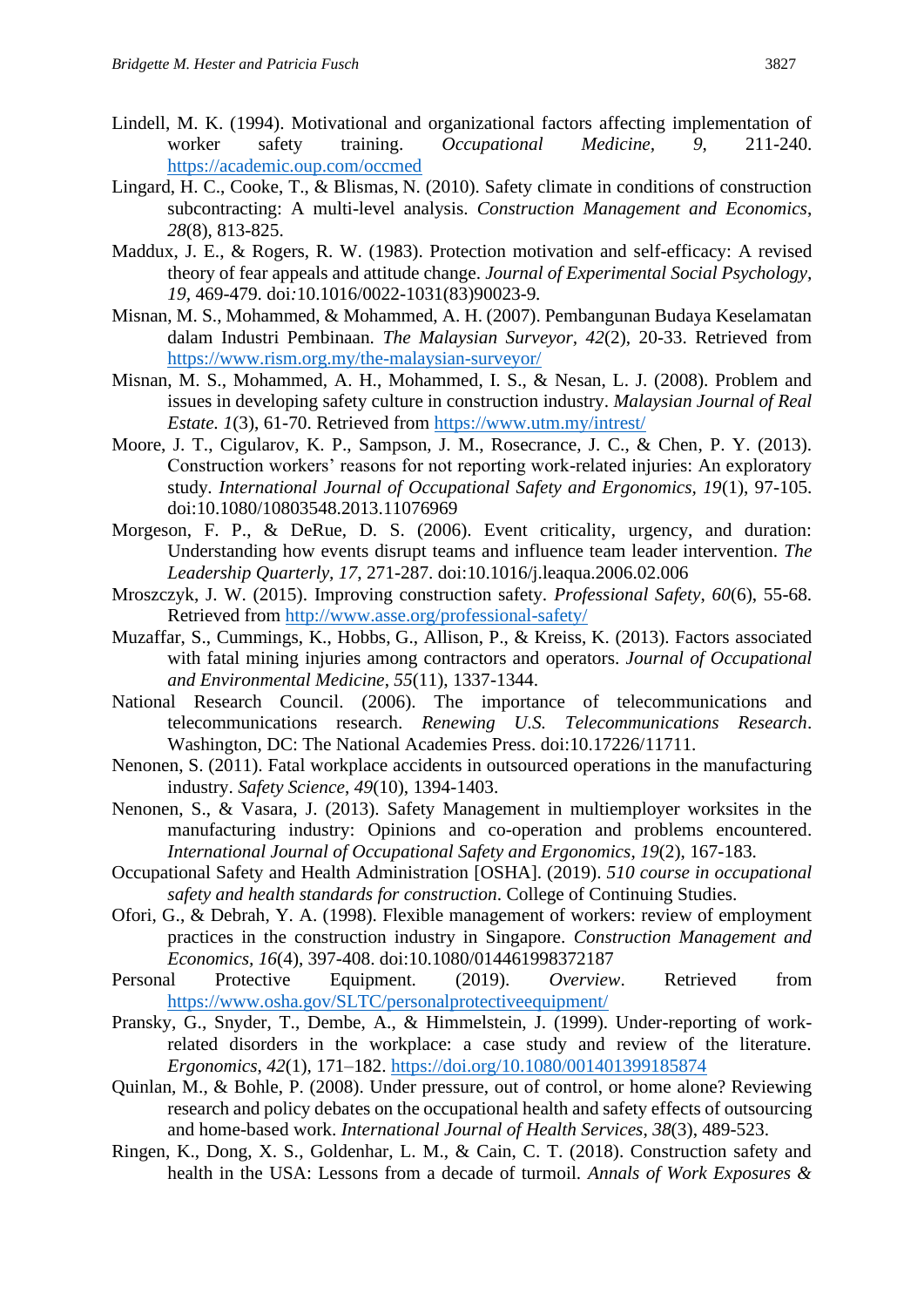*Health*, *62*, S25. Retrieved from<https://academic.oup.com/annweh>

- Rimé, B., Mesquita, B., Phillipot, P., & Boca, S. (1991). Beyond emotional event: Six studies on the social sharing of emotion. *Cognition and Emotion, 5*, 435–465. <https://doi.org/10.1080/02699939108411052>
- Rogers, R. W. (1975). A protection motivation theory of fear appeals and attitude change. *The Journal of Psychology*, *91*, 93-114. doi:10.1080/00223980.1975.9915803
- Rousseau, D. M., & Libuser, C. (1997). Contingent workers in high risk environments. *California Management Review*, *39*(2), 103-123.
- Saleh, J. H., & Cummings, A. M. (2011). Safety in the mining industry and the unfinished legacy of mining accidents: Safety levers and defense-in-depth for addressing mining hazards. *Safety Science*, 49, 764-777
- Salminen, S., Saari, K., Saarela, K. L., & Rasanen, T. (1993). Organizational factors influencing serious occupational accidents. *Scandinavian Journal of Work Environment and Health, 19*, 352-357. doi:10.5271/sjweh.1463
- Schwatka, N. V., & Rosecrance, J. C. (2016). Safety climate and safety behaviors in the construction industry: The importance of co-workers commitment to safety. *Work*, *54*(2), 401-413. doi:10.3233/WOR-162341
- Smallwood, J. J., & Ehrlich, R. (1999). Occupational Health in Construction. *Proceedings from of the 1st South African Health and Safety Conference. Health & Safety in Construction: Current and Future Challenges.* Cape Town, October 7-9, 171-187.
- Smith, S. (2017). *Businesses spend more than \$1 billion a week on serious, nonfatal workplace injuries.* EHS Today. Retrieved from [https://www.ehstoday.com/safety/businesses](https://www.ehstoday.com/safety/businesses-spend-more-1-billion-week-serious-nonfatal-workplace-injuries)[spend-more-1-billion-week-serious-nonfatal-workplace-injuries](https://www.ehstoday.com/safety/businesses-spend-more-1-billion-week-serious-nonfatal-workplace-injuries)
- Sorsa, M. A., Kiikkala, I., & Åstedt-Kurki, P. (2015). Bracketing as a skill in conducting unstructured qualitative interviews. *Nurse Researcher*, *22*(4), 8-12.
- Thomas, S. P., & Pollio, H. R. (2002). *Listening to patients: A phenomenological approach to nursing research and practice*. Arbor, MI: Springer Publishing Company.
- Stewart, S. M. (2007). An integrative framework of workplace stress and aggression. *The Business Review, Cambridge, 8*(1), 223-234. [http://www.jaabc.com](http://www.jaabc.com/)
- Tucker, S., Diekrager, D., Turner, N., & Kelloway, E. K. (2014). Work-related injury underreporting among young workers: Prevalence, gender differences, and explanations for underreporting. *Journal of Safety Research*, *50*, 67–73. <https://doi.org/10.1016/j.jsr.2014.04.001>
- Wadick, P. (2010). Safety culture among subcontractors in the domestic housing construction industry. *Structural Survey*, *28*(2), 108-120.
- Wagenaar, A. F., Kompier, M. A. J., Houthman, I. L. D., van den Bossche, S., Smulders, P. & Taris, T. W. (2012). Can labour contract differences in health and work-related attitudes be explained by quality of working life and job insecurity?" *International Archives of Occupational and Environmental Health*, *85*(7), 763-773.
- Wilson Jr., J. M., & Koehn, E. (2000). Safety management: Problems encountered and recommended solutions. *Journal of Construction Engineering & Management*, *126*(1), 77. [https://doi-org.lopes.idm.oclc.org/10.1061/\(ASCE\)0733-9364\(2000\)126:1\(77\)](https://doi-org.lopes.idm.oclc.org/10.1061/(ASCE)0733-9364(2000)126:1(77))
- Woolford, M. H., Begeja, L., Driscoll, T., & Ibrahim, J. E. (2017). Missed opportunities to prevent workplace injuries and fatalities. *New Solutions: A Journal of Environmental & Occupational Health Policy, 27*(1), 16-27. doi[:10.1177/1048291117693389](http://dx.doi.org.proxy-library.ashford.edu/10.1177/1048291117693389)
- Zeynep, O. (2013). Managing emotions in the workplace: It's mediating effect on the relationship between organizational trust and occupational stress. *International Business Research, 6*(4), 81-88. doi:0.5539/ibr.v6n4p81
- Zohar, D. (1980). Safety climate in industrial organizations: Theoretical and applied implications. *Journal of Applied Psychology*, *65*(1), 96–102.